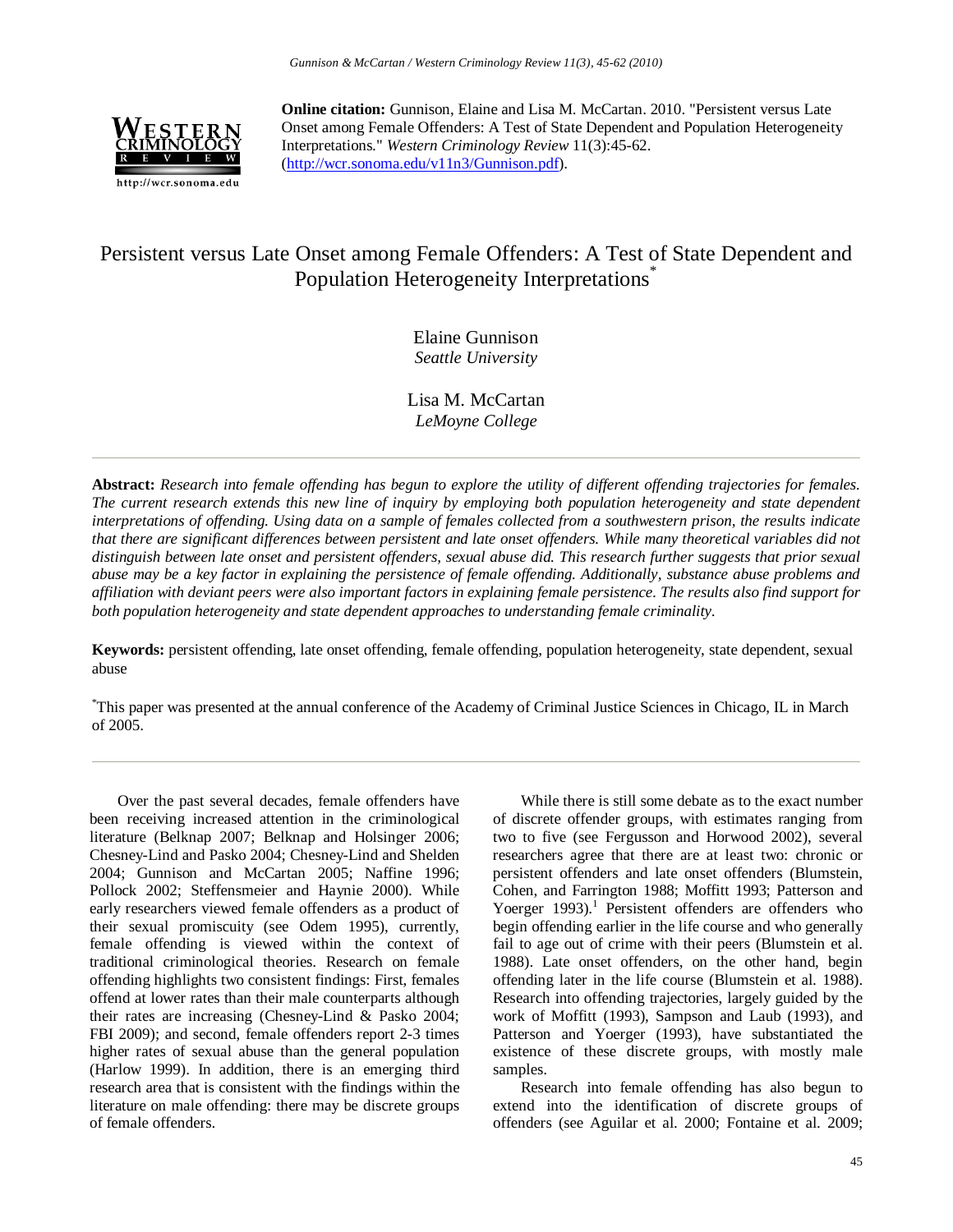Gunnison and McCartan 2005; Landsheer and van Dijkum 2005; Odgers et al. 2008; Silverthorn and Frick 1999). As is the case with male offenders, these discrete groups of offenders are qualitatively different from one another and demonstrate different offending trajectories. $^{2}$  Landsheer and van Dijkum (2005:744) have identified persistent female offenders in their examination of male and female adolescent delinquency trajectories. The researchers found that persistent female offenders are a smaller group when compared to persistent male offenders; however, they are "strongly involved in delinquent activities." Most recently, Haapanen, Britton, and Croisdale (2007:142) noted that the "rate of arrest for females is also very high suggesting that persistence is not simply a male phenomenon."

The current paper seeks to extend research on the differing female offending groups by employing both state dependence and population heterogeneity interpretations of offending trajectories. These interpretations of offending trajectories posit that either criminal behavior is a result of a stable antisocial trait (population heterogeneity) or that involvement in criminality can increase the chances of future criminality (state dependence). Previous research has argued for either a state dependence or population heterogeneity interpretation of offending, but the current analysis, both qualitative and quantitative in scope, maintains that aspects of both forms of interpretation of continuity will differentiate between persistent and late onset offenders. Specifically, it is hypothesized within the current analysis that persistent offenders will be differentiated from late onset offenders by components of both population heterogeneity and state dependence theories.

# **LITERATURE REVIEW**

Two of the most commonly documented findings within criminology are that 1) females commit fewer criminal offenses than males (Belknap 2007; Chesney-Lind and Pasko 2004; FBI 2009; Moffitt et al. 2001), and 2) past criminal behavior is strongly correlated with future criminal behavior (Farrington et al. 1990; Robins 1978; Tolan and Thomas 1995). The former finding has been well documented with factors such as levels of supervision, lowered criminal propensities, and sexual abuse being identified as critical factors in the difference between offending rates (see Hagan, McCarthy, & Foster 2002; Siegel & Williams 2003). The latter finding may offer insight into an area that is just beginning to be tapped within female offending: persistence in offending.

The literature on the pathway to persistence in offending for females is by no means unequivocal. Recent research has indicated three divergent patterns for female offending: 1) females and males travel the same pathway towards offending; 2) early onset females are similar to early onset males; and 3) girls experience delayed onset instead of early onset (see Rutter, Giller, and Hagell 1998). More recent research indicates that prior delinquent behavior may be less predictive for female offenders (Landsheer and van Dijkum 2005), suggesting the need to look at additional social and biological influences on female offending. Specifically, Landsheer and van Dijkum (2005), in their longitudinal study of 270 male and female Dutch adolescents, found that for males early involvement in delinquent activity was predictive of late adolescent delinquency. However, the researchers did not find this to be the case for females, and the researchers assert that different models may be needed to explain the development of male and female delinquency. The debate in research on female offending and persistence exemplifies the need for further investigation into the nature of female persistence.

In examining female persistence, the current paper employs two potential interpretations: a state dependence interpretation and a population heterogeneity interpretation. The state dependence interpretation maintains that prior behavior or events alter an individual in such a way as to influence future outcome (Heckman 1981). Conversely, the population heterogeneity interpretation maintains that there is a time stable propensity underlying behavior that is responsible for offending persistence over time. Drawing from traditional, life course, and feminist theories of offending, the current paper attempts to begin answering the question of the nature of female persistence: the result of life experiences or the result of an underlying trait.

### **Population Heterogeneity vs. State Dependence**

The population heterogeneity interpretation of consistency argues that criminal behavior is the result of time stable antisocial propensities developed early in life (Nagin and Paternoster 2000). The population heterogeneity interpretation of offending can be exemplified in trait-based criminological theories such as Gottfredson and Hirschi's (1990) General Theory of Crime (GTC) and Moffitt's (1993) theory of life course persistent offending. GTC maintains that the trait underlying criminal behavior is low self-control (Gottfredson and Hirschi 1990). That is, levels of self-control are differentially distributed across the population, and individuals with lower levels of self-control, in the presence of opportunity, are more likely to commit criminal acts. Moffitt's (1993) theory of life course persistent offenders similarly argues that criminal potential is unequally distributed across the population. Unlike Gottfredson and Hirschi, who argue for more environmental causes (e.g., poor parenting practices), $3$ Moffitt argues for a biological origin: neuropsychological injury. This neuropsychological injury results in behavioral, motor, and cognitive deficits. When encapsulated in a poor rearing environment, these deficits can lead to life course persistent offending (Moffitt 1993).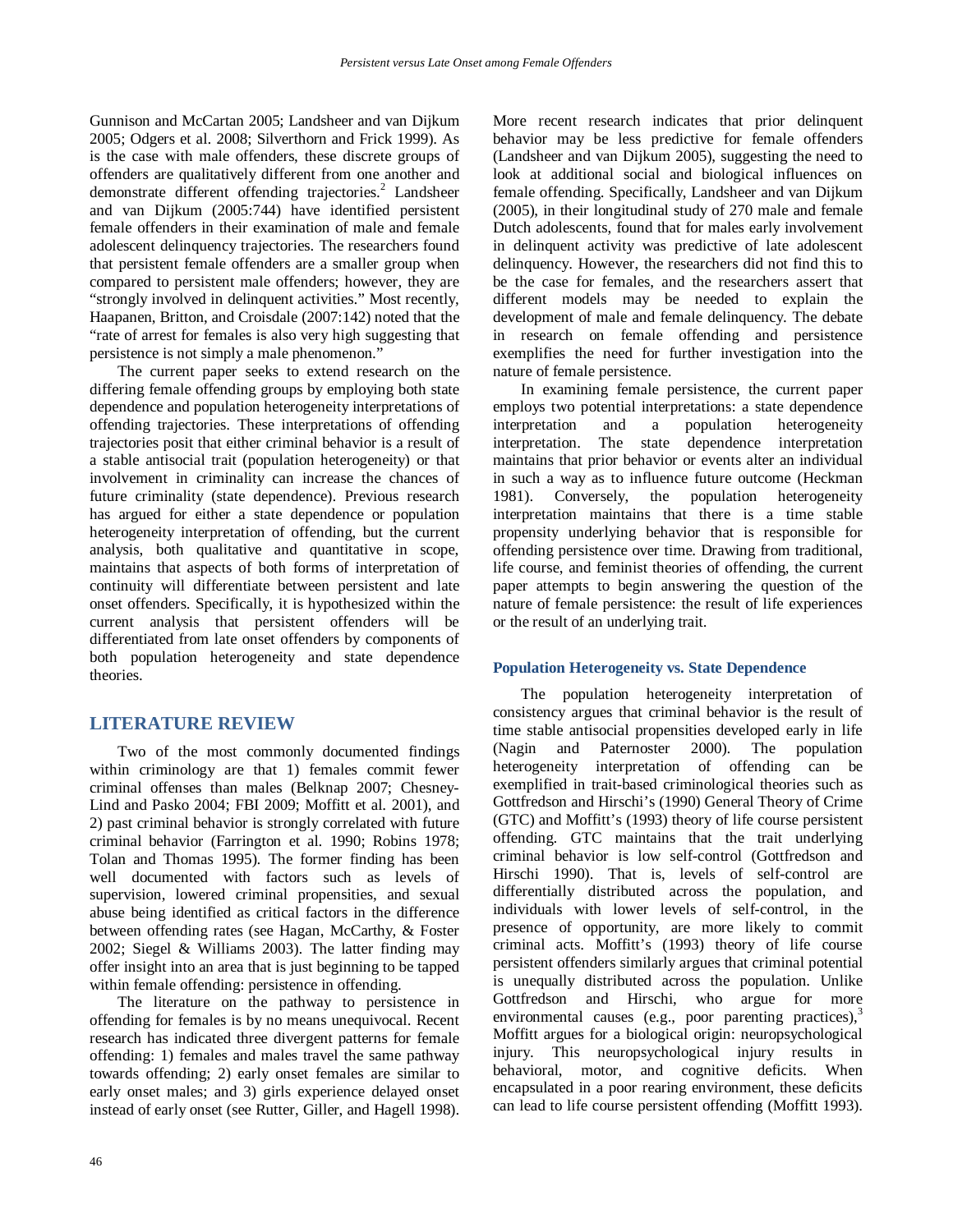And consistent with offending rates, both theories argue that offenders are more likely to be male.

The alternative explanation of continuity, state dependence, argues that each criminal event increases the chances of future criminal events by eroding constraints on criminal behavior and increasing incentives to committing criminal acts. Contrary to population heterogeneity, the state dependence approach maintains that life experiences can either encourage or discourage future criminal experiences. Sampson and Laub's (1993) Age Graded Theory of Offending is an example of a state dependence based theory. According to Sampson and Laub, with each stage of development, an individual accumulates advantages and disadvantages. That is, the experiences of each stage can either encourage or discourage antisocial behavior. Each stage, therefore, changes or influences the experiences that will occur in the next stage (Sampson and Laub 1993).

Other control based theories, such as Hirschi's (1969) social bond theory, are also state dependence based theories. Hirschi's social bond theory states that when an individual's bonds to society are weak or broken, the individual is more likely to engage in delinquent and criminal behavior. Consistent with the state dependence interpretation, prior criminal behavior may actually weaken bonds to society (Agnew 1985). Involvement in criminal behavior may weaken bonds further by damaging attachments to significant others and by reducing involvement in conventional activities (Massey and Krohn 1986). Similarly, from a differential association and social learning perspective, involvement in criminal activity may increase exposure to and involvement with delinquent peers, thus increasing the chances of future delinquent or criminal acts (Akers 1997; Sutherland 1947).

# **Understanding Female Persistence in Offending**

To understand female persistence within the state dependence and population heterogeneity interpretations, it is necessary to explore the nature of female development. The influential developmental factors on female offending can be grouped into four categories: biological factors, social control, female development, and prior abuse. Of these four categories, both biological factors and, to a lesser extent, female development approach female offending from a population heterogeneity perspective. Social control and prior abuse, on the other hand, are strongly ingrained in a state dependence approach.

*Biological factors.* Within life course criminology, it is becoming increasingly clear that biological factors may play a role in the continuity of offending (see Farrington 1998; Moffitt 1993; Zahn 1999). According to Moffitt (1993), disruptions in prenatal development or head injury may increase a child's chances for engaging in life course persistent offending. Females, however, appear to be less at risk for biological interference than males (Raine 1993). Males are more likely to suffer prenatal injury resulting in a range of developmental deficits (Raine 1993). These deficits affect a child's ability to develop appropriate behaviors and to interact well with peers, increasing a child's chance of long-term behavioral problems (Moffitt 1993). Boys are also more likely to engage in risky or dangerous behavior due to lower behavioral controls and, therefore, are at a higher risk for head injury. Across the board, females are less likely to experience both of these biological influences (Raine 1993). If, however, a female does experience either or both influences, her chances of engaging in criminal behavior increase.

*Social control.* From the social control perspective, females are less likely to engage in criminal behavior, because they experience higher levels of social control within society from both friends (McCarthy, Felmlee, and Hagan 2004) and family (McCarthy, Hagan, and Woodward 1999). Research supports this argument of differing levels of social control. For example, Block (1984) argues that females are more closely supervised by family than males, particularly due to the fear of early pregnancy. Females, in turn, are more likely to internalize these social controls at an earlier age, reducing their chances of engaging in delinquent behavior (Heimer 1996). In addition, higher familial responsibilities are also placed on females at an earlier age, further curtailing criminal behavior (Bottcher 2001). Due to both higher levels of supervision and increased responsibilities, girls have less time to engage in delinquent behaviors. Recent research conducted by Booth, Farrell, and Varano (2008) suggests that social controls impact the pathway for female involvement in serious delinquency and risky behaviors.

*Female development.* There are two areas of gender differences in development that may provide an understanding of the relationship between gender and offending rates: maturity and behavioral disorders. Socially, males develop through increased autonomy. That is, as males grow, they increasingly strive for independence and self-reliance. Females, on the other hand, develop through the initiation, maintenance, and deepening of relationships (Gilligan 1982). Females may, therefore, be more influenced by other people's perception of them and by their relationships with others than are their male counterparts (Morris 1987). Accordingly, female relationships may have more influence on female behavior than male relationships (Peters 2001). Theoretically, this line of thought supports the contention of differential association: exposure to delinquent peers will increase an individual's chances of engaging in delinquent behavior. Females exposed to delinquent peers may be at a higher risk for delinquent or criminal behavior. This perspective also speaks to the intensity of definitions favorable or unfavorable to the commission of criminal acts. Moreover, it suggests that relationships damaged by traumatic acts may have more of an impact on females than males (Belknap and Holsinger 1998).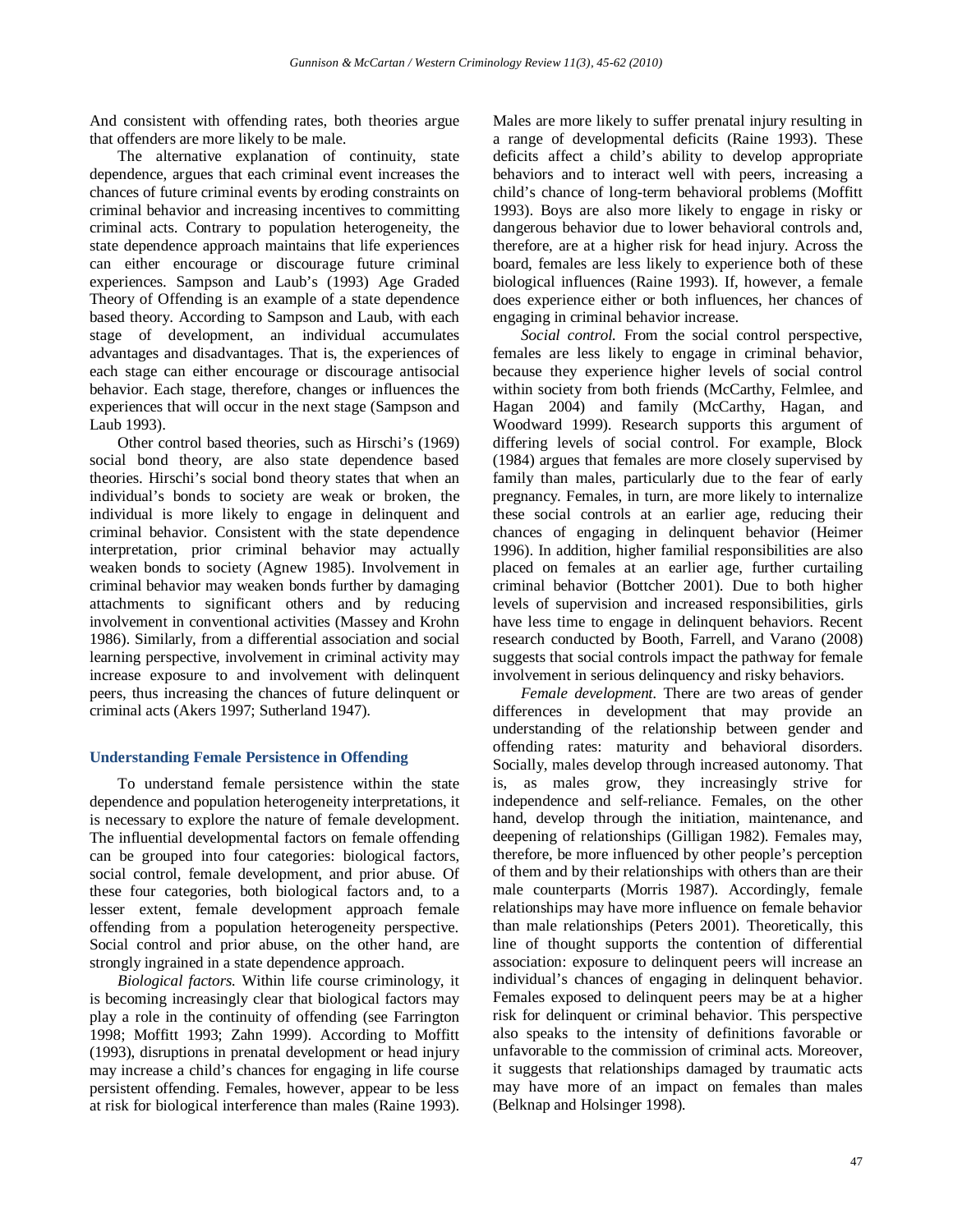Research into childhood and adolescent disorders may also shed some light on a differential development in offending rates for females. Girls are less likely to develop overt behavioral disorders such as hyperactivity or ADD, both of which have been linked to early onset of offending (Rutter et al. 1998; Zabel and Nigro 1999). Females, on the other hand, are more likely to develop disorders such as anorexia nervosa or depression (Belknap 2007; Jang and Johnson 2005; Motz 2000). In fact, depression appears to be a more common reaction to strain for females than anger (Jang and Johnson 2005). Anger, females have been taught, can damage relationships. Females, therefore, are less likely to demonstrate angry responses and are more likely to become depressed.

*Prior abuse.* All of the previously mentioned criminological risk factors are expected to occur less often in females, thus explaining females' lower participation in criminal behavior. Theoretically, females' noninvolvement in criminal behavior and females' actual involvement in criminal behavior have generally been addressed using male focused theories. Females, however, may have some unique factors that contribute to persistent offending (Gunnison and McCartan 2005). One risk factor that appears critical in understanding female involvement and persistence in crime is prior abuse.

Prior abuse can include both sexual and physical forms of abuse. Both forms have demonstrated negative effects on future outcomes. Numerous researchers have found that one unique pathway into onset in criminal offending is prior sexual abuse (Belknap 2007; Belknap and Holsinger 2006; Chesney-Lind and Pasko 2004; Comack 2005; Gilfus 1992). Research indicates that children abused earlier in life are more likely to be arrested later in life (Widom 1995). Prior sexual abuse of females has a pervasive impact on their lives. Mullen and colleagues (1988) found that females who had experienced sexual abuse as a child experienced mental health issues in adulthood (e.g., various psychiatric disorders) and at a greater rate than those women who had not experienced such abuse. Female inmates report higher levels of sexual victimization than the general population (Belknap 2007; Siegel and Williams 2003). When compared to institutionalized juvenile males, institutionalized juvenile females report higher rates of sexual abuse (Belknap and Holsinger 2006). Additionally, it has been suggested that the rate of victimization for female inmates may be double or triple the rate experienced by the general population (Harlow 1999). Sexual abuse can indeed have a detrimental impact on both males and females (McCartan and Gunnison 2010; McGuigan and Middlemiss 2005; Reinemann, Stark, and Swearer 2003; Romano and De Luca 2000). Romano and De Luca (2000), who examined the empirical literature on the impact of sexual abuse for males and compared it to the research literature on females, found that regardless of gender, childhood sexual abuse can negatively impact their lives. The researchers

did note that females who experienced childhood sexual abuse tended to display more internalizing problems (e.g., depression or anxiety) as a result of their victimization. Other responses to childhood sexual abuse that females exhibit include substance abuse (internalized pain) and criminal involvement (externalized pain). Several researchers have linked prior sexual abuse to the use of drugs and/or alcohol for females (Bailey and McCloskey 2005; Belknap 2007; Cheney-Lind and Pasko 2004; Comack 2005; Gilfus 1992; Goodkind, Ng, and Sarri 2006; Kilpatrick et al. 2000; Luster and Small 1997; Miller and Downs 1993; Saunders et al. 1999; Widom 1995). Thus, the trauma of abuse can not only lead to onset into offending, but sexual abuse can also have a long-term cumulative impact on the lives of female offenders, causing them to persist in offending (see Gunnison and McCartan 2005).

Physical abuse has also been associated with arrest for a violent crime later in life (Bunch, Foley, and Urbina 1983; Rivera and Widom 1989; Widom 1995). Physical abuse of females has additionally been linked to the onset of criminal behavior in general (Belknap 2007; Belknap and Holsinger 2006; Chesney-Lind and Shelden 2004), as well as increasing a female's chance of beginning to use drugs or joining a gang (Acoca 1998). The role of abuse, therefore, appears to be a factor that needs to be addressed in explaining female persistence.

From these four areas of research, we find both population heterogeneity and state dependence approaches to understanding female offending. From the population heterogeneity perspective, the argument is put forth that females experiencing in-utero injury or early head injuries are more likely to engage in delinquent or criminal behavior than females who have not experienced in-utero injury or early head injuries. Also from the population heterogeneity perspective is the argument that females' pathway to maturity through relationships places her at greater risk for criminal behavior, as she may be more susceptible to negative influences. While this approach does address environmental factors (i.e., the negative influences), the actual causal factor that sets a female up for a detrimental outcome is her gender, and hence, this approach falls into the population heterogeneity camp. The remaining categories address critical life events that can re-direct a female from a non-criminal pathway into a criminal pathway. Through social control, females can be prevented from engaging in offending behavior. Prior abuse, on the other hand, can have a crippling effect on a female's pathway and can encourage her to engage in future criminal behavior.

Drawing on both state dependence and population heterogeneity based theories, the following analyses examine the role of these theoretical factors in explaining persistence for a group of persistent and non-persistent female offenders. Previous research into offending offers some further guidance into the expected results. Research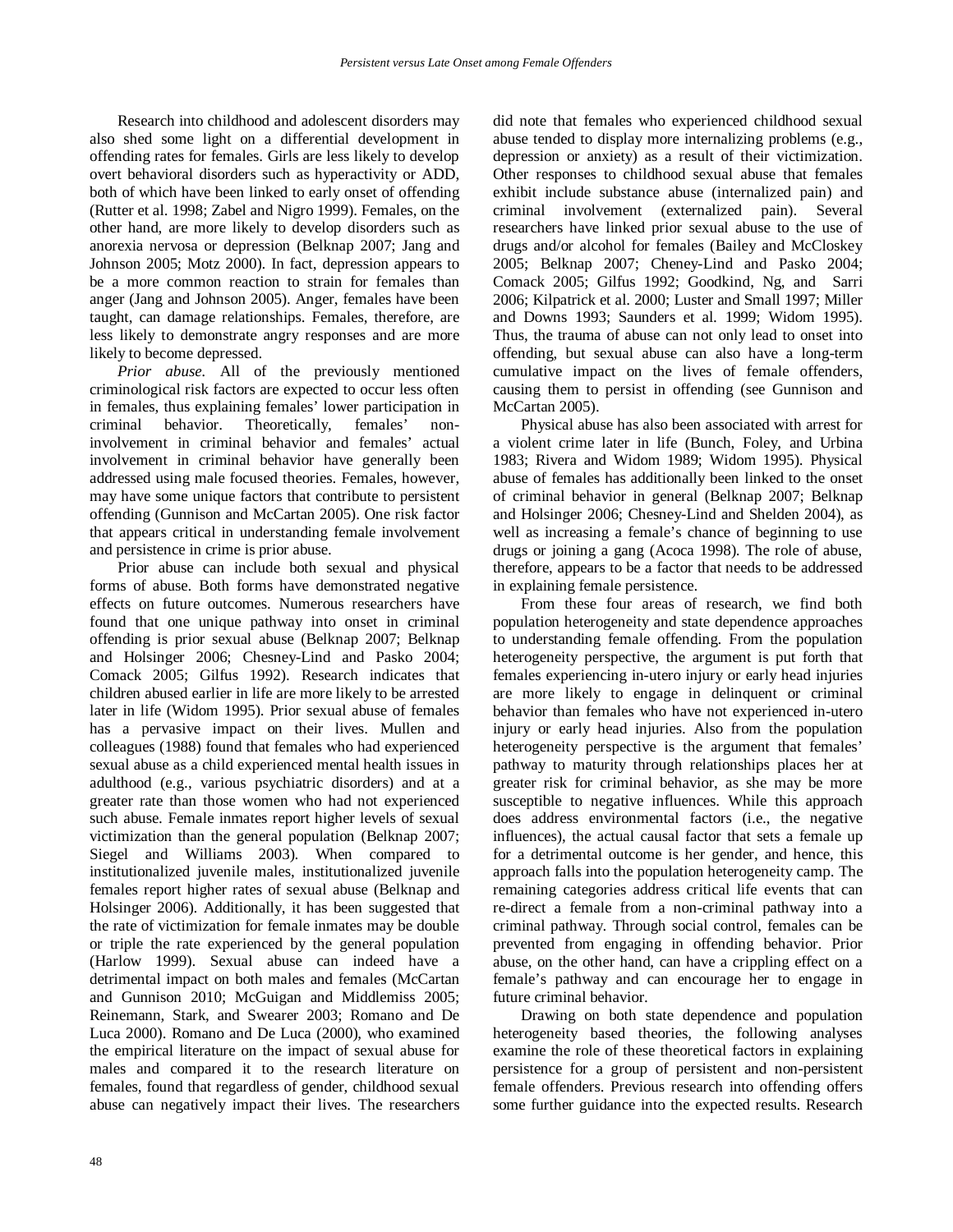by Chung and colleagues (2002) indicates that discrete offender groups and non-offender groups can be distinguished by alcohol use, family factors, and exposure to antisocial peers. Fergusson, Horwood, and Nagin (2000) similarly found family factors played a role in differentiating offender groups. Association with delinquent peers, however, appears to be the critical factor in escalating onset of offending. Unlike the delineation demarcated by the state dependence and population heterogeneity approaches, it is hypothesized within the current analysis that persistent offenders will be differentiated from late onset offenders by components of both population heterogeneity and state dependence theories. Drawing from the extant criminological literature discussed earlier, specifically, it is believed that: 1) persistent offenders are more likely to have biological injury early in life; 2) persistent offenders are more likely to have experienced abuse; 3) persistent offenders are more likely to have lower levels of self control; 4) persistent offenders are more likely to have few social ties and to associate with delinquent or criminal others; 5) persistent offenders are more likely to have a history of drug and alcohol use; and 6) persistent offenders are more likely to commit violent crimes. Thus, unlike previous research which argues for either a state dependence or population heterogeneity interpretation of offending, the current analysis maintains that aspects of both forms of interpretation of continuity will differentiate between persistent and late offenders.4

### **METHOD**

The current analysis seeks to better explain persistent female offending using both a quantitative and qualitative approach. Using both juvenile and adult descriptors from multiple criminological theories (e.g., social control theory, differential association theory, self-control theory, feminist theory), the analyses compare female late onsetters and female persisters. It is necessary to compare both juvenile and adult descriptors for the discrete offender groups as some researchers have asserted that exploration into adult onset of offending has been overlooked in the literature (see Eggleston and Laub 2002). Through such comparisons, the analyses seek to provide both similarities and differences between those females who have late onset into criminal offending patterns to those females who persist in criminal behavior.

### **Sample**

The data used in the following analyses are gathered from a voluntary retrospective self-report survey of female inmates at a Southwestern prison. This prison represents the only privately run prison in the state and the only prison for women in the state. Within this Southwestern

state, there are eight prison institutions, ten conservation camps, and one restitution center. Virtually all prisons within the state are operating beyond designed inmate capacity. At the time of this research investigation, 400 women were incarcerated in this Southwestern prison that had a designed operating capacity of 291 offenders. Females represented approximately 8 percent of the total prison population in this state, and the majority of incarcerated females had committed property or drug offenses. The ethnic distribution of the incarcerated women is as follows: 66 percent Caucasian, 23 percent African-American, 7 percent Latina-American, 2 percent Asian-American, and 2 percent Native-American. Overwhelmingly, incarcerated females were between the ages of 25 and 44. A total of 131 surveys were administered and completed after approval from the Institutional Review Board at the University of Nevada, Las Vegas (UNLV) and from the Institutional Review Board at the Department of Corrections in the Southwestern state was sought and granted. Similar to the entire prison population, the majority of the sample was Caucasian (57%). There were 15 percent African-American women, 10 percent Latina-American women, 2 percent Asian-American women, and 4 percent Native-American women in our sample. In addition, the majority of our sample was from lower socioeconomic backgrounds (74%), had received a G.E.D. or lower levels of education (51%), and was not currently married (55%). In terms of prior arrest histories, 74 percent of the sample reported a prior arrest, 66 percent reported a prior misdemeanor conviction, and 61 percent reported a prior felony conviction.

The designed survey collected information on the offenders' life history, prior criminal involvement, and demographic information. Overwhelmingly, the designed survey was quantitative in nature. However, several openended questions were included in the survey in order to gather qualitative feedback that could aid in understanding both female onset and persistent offending patterns. The researchers were careful in the solicitation of subjects to ensure that every female offender participating in the study was doing so on a voluntary basis. For example, subjects were recruited via fliers hung in all of the inmates' pods explaining that a research study was being conducted by university researchers and that voluntary participants were appreciated. All posted fliers contained information, such as the time and place of the survey administration, and did not indicate the nature of the study. Since the fliers did not state the exact purpose of the study, the researchers were assured that this method did not exclude participation of females from various racial/ethnic and criminal backgrounds.

Since the survey had a Flesch-Kincaid readability of 6.0, the researchers felt that the survey was not written at a level above the reading comprehension level of inmates. Thus, the survey was administered to small groups of 5 to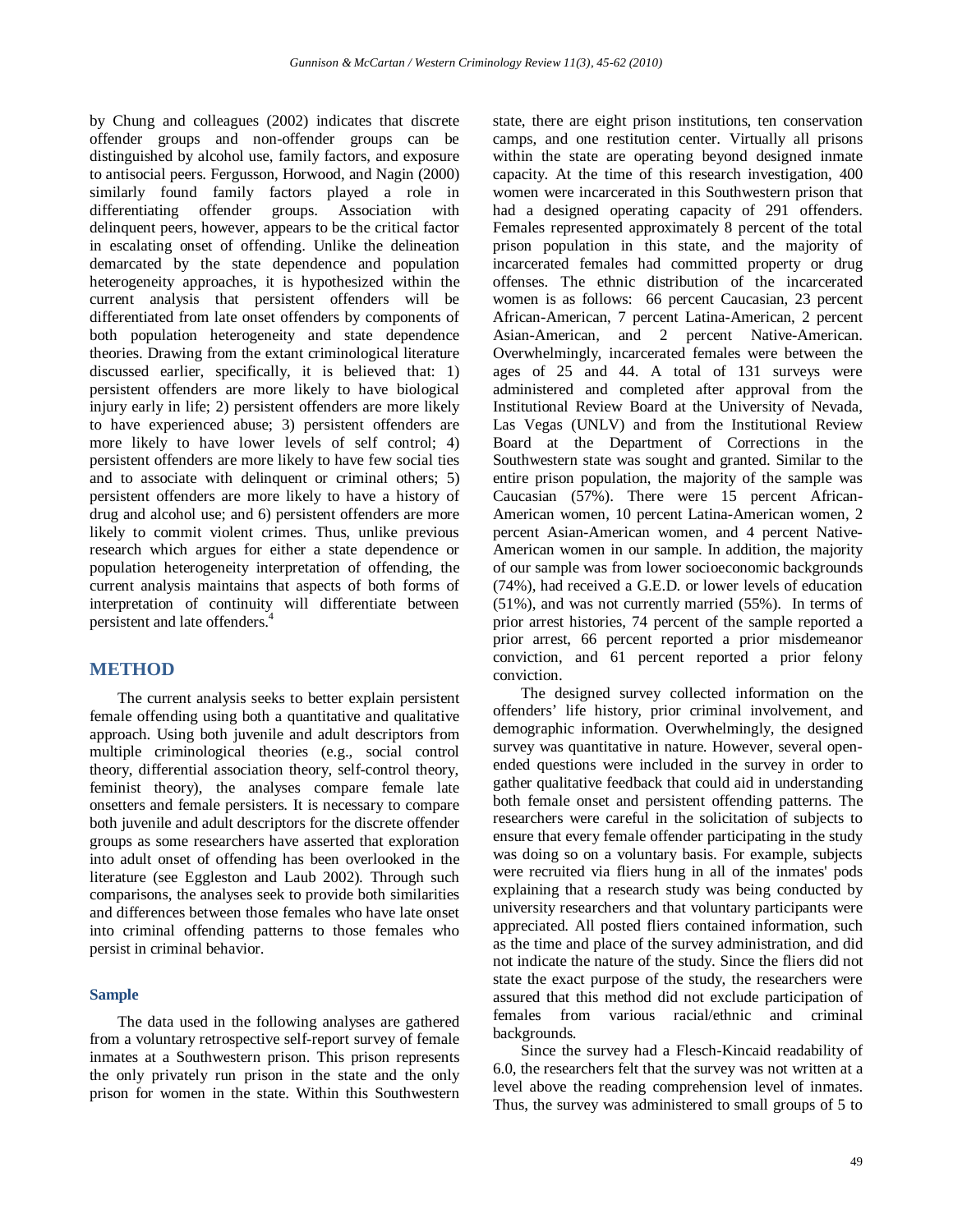10 female inmates, and it took the women approximately 30 minutes to complete. On several occasions, the researchers gave assistance to the Spanish-speaking inmates and to inmates with reading difficulties or learning disabilities. In these two types of situations, the survey questions were read aloud to the inmates without anyone else being in the room at the same time. This procedure was utilized to ensure confidentiality of survey responses. Unfortunately, the researchers did not have access to the official records of the female inmates in our study to verify reported information.

### **Measures of Theoretical Constructs**

In order to better understand which descriptors could distinguish late onsetters from persisters, respondents were asked to reflect on experiences that occurred prior to the age of 18 in their lives as well as experiences over the age of 18. Responses gleaned from items asking the respondent to reflect on experiences prior to age 18 were classified as juvenile descriptors, while responses obtained from items asking the respondent to reflect on experiences after the age of 18 were classified as adult descriptors. The only exception to this was our head injury variable where respondents were asked to report any head injuries prior to age 12. Given the problems with retrospective measures (e.g., telescoping, retrieval error, etc.), the reference period is important to consider. For the juvenile measures, respondents were asked to recall events prior to age 18. For the adult measures, respondents were asked to recall items as an adult (i.e., over age 18) or within one year prior to arrest leading to their incarceration, with the majority of the adult measures falling in the latter category. To help prevent error, the key elements of the survey questions were bolded and italicized to draw greater attention to the specificity of the item (e.g., under the age of 18). While retrospective surveys do have their limitations, Gottfredson and Hirschi (1990) assert that retrospective studies are a valid method of measurement. Additionally, Henry and colleagues (1994), in their study of shoplifters, found that offenders did remember committing an offense earlier in their lives but that they had difficulties identifying the specific age at which they committed it.

### **Population heterogeneity variables**

*Premature birth.* According to Moffitt (1993), a child who is born premature will develop behaviorally, physically, and cognitively slower than his/her counterparts. In addition, Moffitt (1993) asserts that life course persisters are more likely to be impacted by premature birth than their late onsetter, or adolescent limited, counterparts. Thus, a measure of premature birth was included in the current analysis. The researchers asked respondents whether or not they were born premature.

*Head injury.* Since Moffitt (1993) asserts that neurological deficits are the root cause of life course persistent offending patterns, we wanted to explore whether such a deficit could distinguish our groups. While we did not have access to the medical records of the female inmates, we used a proxy for neurological deficits in this research. Respondents were asked whether or not they had suffered a head injury when they were under the age of 12.

*Low self-control*. We utilized Grasmick et al.'s (1993) 24-item low self-control scale to determine whether persisters were more likely to exhibit this trait than late onsetters. Responses were dummy coded where  $0 =$  low self-control and  $1 =$  high self-control. The Cronbach alpha for this scale is .85.

#### **State dependence measures**

*Employment*. In order to ascertain whether employment distinguished persisters from late onsetters, we asked respondents whether, while under the age of 18, they had a mother or father who was employed. In addition, respondents were asked whether or not they were employed in the year before their current prison sentence.

*Spousal Attachment*. Sampson and Laub (1993) state that a quality marriage can promote desistance from crime. King, Massoglia, and MacMillan (2007) note that marriage can suppress criminal involvement for females. Thus, in order to determine whether marriage could distinguish persisters from late onsetters, respondents were asked whether they were married in the year prior to their current prison sentence. Horney, Osgood, and Marshall (1995) found that men who were not residing with their spouses were more likely to continue committing crimes. Therefore, we asked respondents whether or not they resided with their spouses. Additionally, Sampson and Laub (1993) explain that it is not marriage per se that contributes to one breaking away from criminality, but a quality marriage where each spouse supports the other. Thus, we asked respondents whether or not they received support, warmth, encouragement, and love from their partner and whether they had respect for their spouse or shared similar interests with them. Responses from these questions were then summated to create a spouse attachment scale. The Cronbach alpha for this scale is .77.

*Child attachment*. To ascertain whether attachments are important, as Sampson and Laub (1993) assert, we explored whether persisters were less likely than late onsetters to be attached to their child/ren. Thus, using items adapted from the National Youth Survey, we asked respondents to report their enjoyment and satisfaction with their children prior to their current incarceration sentence. The responses from these two items were summated to create a child attachment scale where responses were recoded as  $0 = no$  enjoyment/satisfaction and  $1 =$ enjoyment/satisfaction.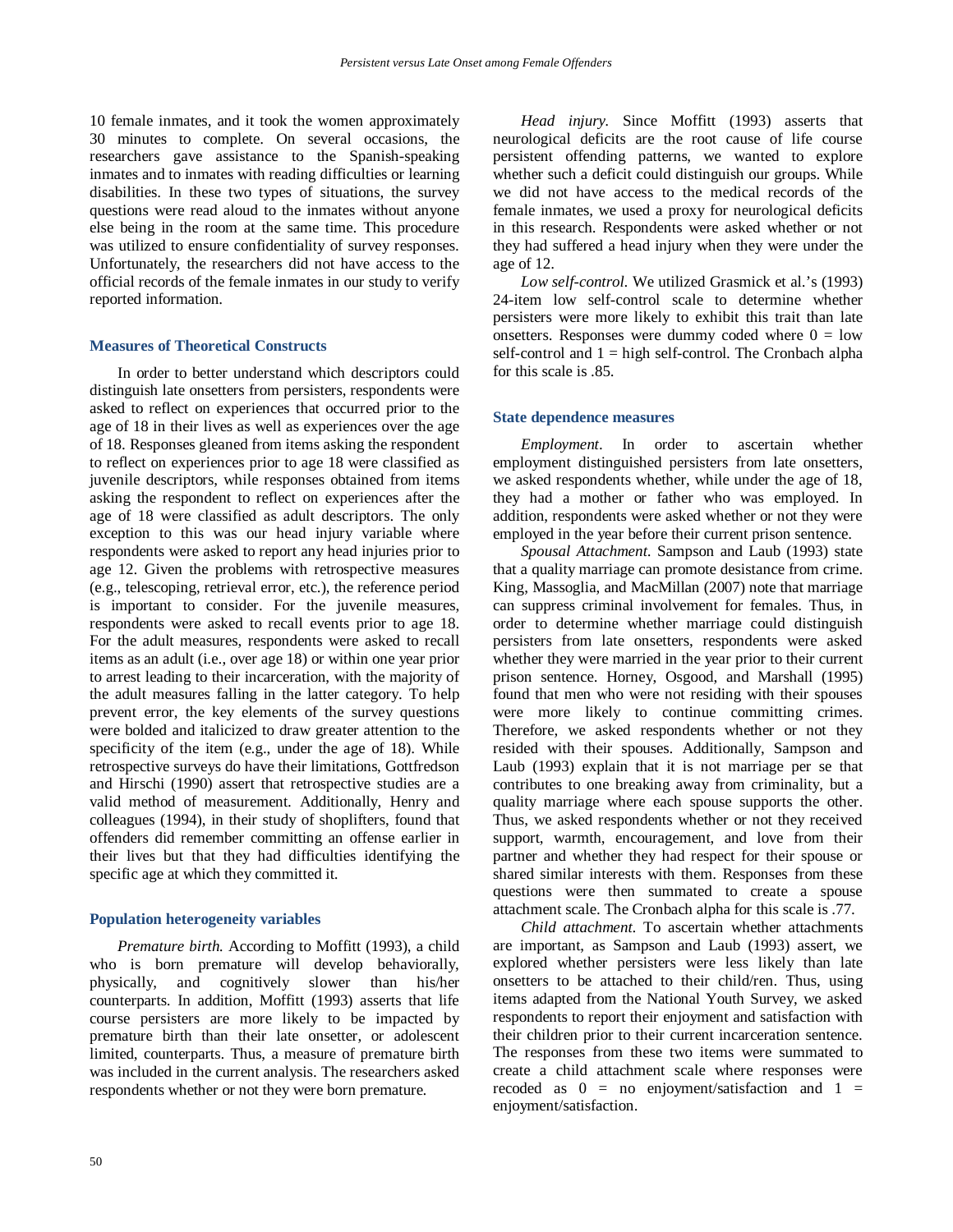*Loving household*. Hirschi (1969) proposes that those who are attached to a significant other are less likely to commit criminal acts. In order to explore whether being raised in a non-loving household distinguished late onsetters from persisters, we asked respondents to report whether or not they would describe their household as loving when under the age of 18.

*Religious commitment*. In the qualitative portion of Giordano, Cernkovich, and Rudolph's (2000) analysis of desistance, a large number in their sample reported that a commitment to religion promoted desistance from criminality. Thus, we would expect persisters to be less committed to religion than late onsetters. Respondents were questioned as to the importance of religion in their lives prior to their incarceration sentence.

*Military service*. In 1996, Sampson and Laub, using the Gluecks' (1950) data, found that overseas duty in the WWII era emerged as a crucial life experience for breaking away from past social disadvantages (such as poverty and deviant peers). Thus, we expect that persisters would be less likely to have served in the military than late onsetters. Respondents were questioned as to whether they had ever served in the military.

*Drug and/or alcohol use*. Drug abuse has been associated with onset and persistence of criminality (Johnson, Golub, and Fagan 1995). Respondents were asked separate questions as to whether or not they had used drugs or alcohol as a juvenile and as an adult.

*Delinquent associations*. Sutherland (1947) proposed that those who had friends that were delinquent and/or criminal were also more likely to be delinquent and/or criminal. In this survey, respondents were asked whether or not they had ever been a member of a gang (as a juvenile and adult). Respondents were also asked whether any of their closest friends had been arrested (as a juvenile and adult).

*Physical abuse.* Researchers have found that physical violence during one's childhood is related to onset and persistence in criminal offending patterns (Chesney-Lind and Rodriguez 1983; Widom 1995). Respondents were asked whether they had been physically abused as a juvenile or as an adult, and two separate measures were created capturing abuse before age 18 and after 18.

*Sexual abuse.* Several researchers have pinpointed sexual abuse as a unique pathway into criminal offending patterns for females (Belknap 2007; Belknap and Holsinger 1998; Chesney-Lind and Rodriquez 1983; Silbert and Pines 1981; Widom 1995). Respondents were asked if they had been sexually abused as a juvenile or as an adult, and two separate measures were created capturing abuse before age 18 and after 18.

*Depression*. Some research has suggested that offenders who recidivate suffer from mental illness such as depression (Craft and Craft 1984). Research has also found that women who persist in illicit drug use suffer from depression (Kandel, Simcha-Fagan, and Davies 1986). In

order to investigate whether depression is more likely to be found in persisters, respondents were asked if they had ever been diagnosed with depression as a juvenile or adult.

## **Discrete Offender Groups**

Research within life course criminology is increasingly using discrete offender groups to understand male offending. Previous research into female offending has also begun to examine and support the use of discrete offender groups (see, for example, Gunnison and McCartan 2005; Landsheer and van Dijkum 2005). The current research dichotomizes its offender sample into late onset and persistent offenders to be consistent with this previous research. Using responses to arrest and incarceration questions in our self-report survey, persister and late onsetter groups were created. It is recognized by researchers that those who persist in criminality have exhibited involvement in crime as an adolescent (Ge, Donnellan, and Wenk 2001; Moffitt 1993; Soothill, Ackerley, and Francis 2003). Thus, a persister was defined as an individual who had self-reported an arrest as a juvenile and then was subsequently incarcerated as an adult. A late onsetter was defined as an individual who did not self-report an arrest or incarceration as a juvenile but was later incarcerated as an adult. Some researchers have defined late onset as criminal onset at ages 13-15. However, Eggleston and Laub (2002:613) state "that applying the definition of late onset to adult only offenders may be more appropriate since adolescent onset seems normative." Since researchers have found that a higher percentage of female late onset offenders are adults in the U.S. and Sweden, there is empirical support for defining late female onsetters in adulthood (Kratzer and Hodgins 1999; Magnusson 1988; Shannon 1998; Tracy and Kempf-Leonard 1996). There were a total of 55 persisters and 76 late onsetters in our sample. While some researchers would argue for the use of group based methodology for identifying these groups (see Odgers et al. 2008), the authors did not utilize latent class analysis (ELCA) since the purpose of the present study was to evaluate state dependent versus population heterogeneity interpretations for persistent vs. late onsetters. There is not a precedent in the literature to use such an analysis for a research investigation such as ours. More recently, Skardhamar (2010:311) reports that utilizing group based methodology "to test for the existence of distinct latent groups…is, at best, unreliable."

# **RESULTS**

The first step in the research investigation was to examine qualitative feedback from the overall sample of female offenders to better understand why they first became involved in criminality and why they continued to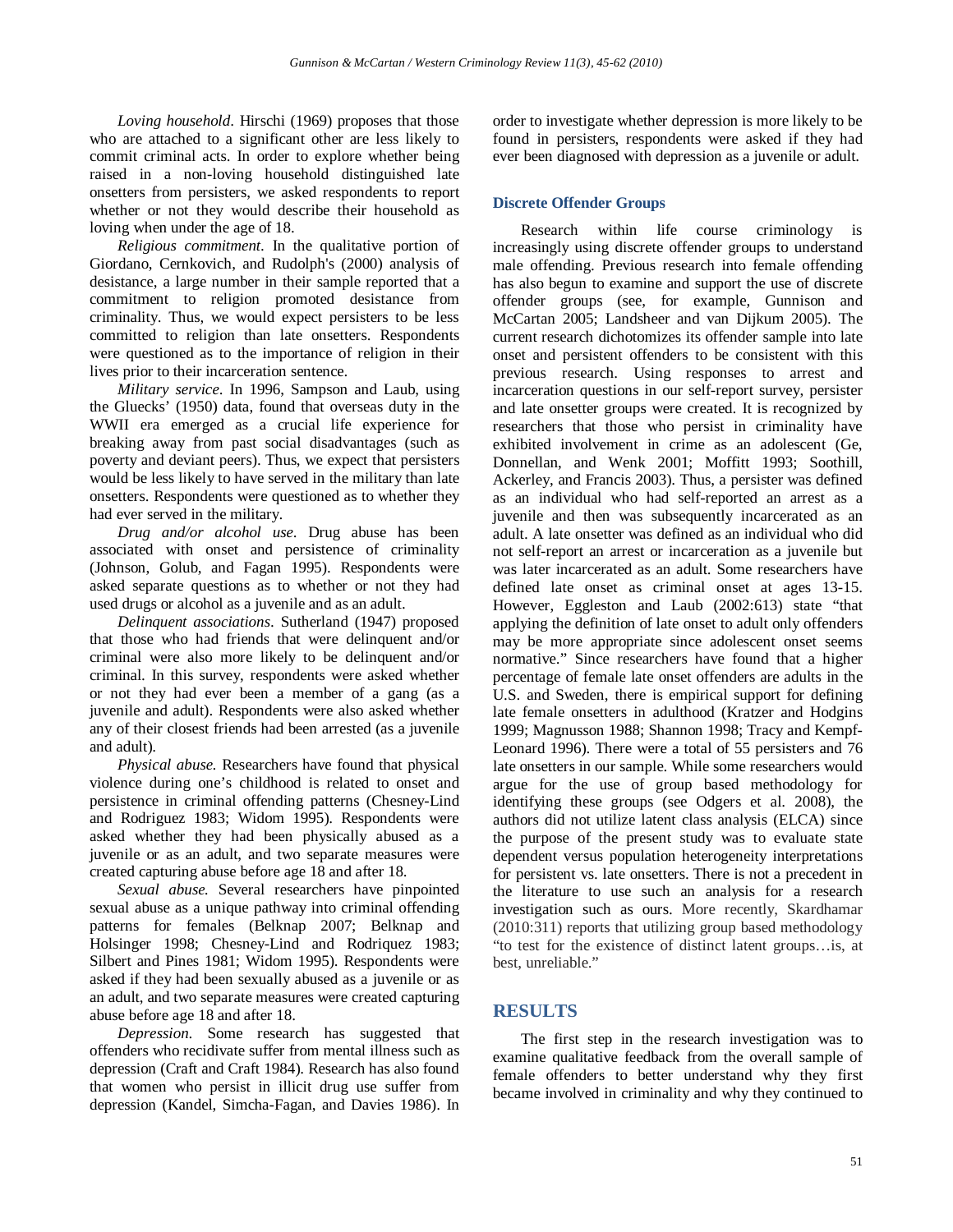persist in criminal offending patterns. Then, quantitative comparisons were utilized to further define late onsetters and persisters and to understand these discrete groups. Specifically, comparisons between juvenile descriptors, adult descriptors, and the type of crime were performed to ascertain differences between late onsetters and persisters by using descriptive statistics and Chi-square analyses.

### **Experiences Promoting Involvement**

Several open-ended questions were utilized to understand the minute similarities and differences as to why females may first become involved in criminality. When the female offenders were asked, "Can you identify any life experiences, problems, or difficulties that caused you to get into trouble and commit this crime?" 50.4 percent of the sample  $(n = 66)$  articulated a response, and the majority of their responses were consistent with previous literature.

Multiple female offenders (19.6% of the sample) reported abuse as a child and abandonment as reasons why they first became involved in crime. Not surprisingly, many female offenders (16.7% of the sample) reported sexual abuse as contributing to their onset into criminality. One woman reported "an out of control life of incest, sexual abuse, and running away from home by age 13" as contributing to her onset. Several researchers have reported that, to escape sexual abuse, many juveniles escape to the streets to evade the abuse (Belknap 2007; Belknap and Holsinger 1998; Chesney-Lind and Pasko 2004).

For 27 percent of our sample, drug and/or alcohol addictions were reported as explanations for their involvement in criminality, which is consistent with previous literature (Sommers and Baskin 1994). Several women reported multiple explanations for their onset into criminality. One woman reported a "dysfunctional childhood, being abused sexually, verbally, and mentally," while another woman identified "my own guilt (wrongful) of being molested and no money in the home" as reasons for onset into crime. Other women stated "poor coping skills," "parents drank, I feel unloved, lonely, and unwanted," "brain cancer, sexual assault (rape), mental trauma," "going around wrong people, getting high again," and "sexual abuse, drugs, and alcohol" as explanations for entering into crime. Thus, for some female inmates, it was a culmination of multiple life experiences. Much of the women's explanations are consistent with the literature (Baskin and Sommers 1998; Belknap 2007; Belknap and Holsinger 1998; Chesney-Lind and Shelden 2004; Sommers and Baskin 1994).

Based on the qualitative feedback, the women helped to shape our understanding of female offending. For example, onset into offending is linked to drug and/or alcohol use, prior sexual abuse, child abuse, and feelings of abandonment. These multifaceted explanations for entry into criminal offending suggest that onset cannot typically be attributed to one sole factor. After obtaining a more comprehensive understanding of female onset into offending, the examination into *why* these females continued to persist was explored.

# **Experiences promoting persistence**

As stated above, relatively little research has examined persistence in criminal offending patterns, and most of what has been published has involved samples of males (Farrington, Lambert, and West 1998; Ge et al. 2001). Thus, our question of "If you had committed crimes under the age of 18, why do you think you continued to commit crime as an adult?" can aid in the understanding of female persistence patterns. A total of 57 percent of our sample ( $n = 75$ ) answered this question.

Interestingly, none of the women in our sample reported prior sexual abuse as a contributor to their persistent behavior. However, an overwhelming number of women in our sample (20%) stated a drug and/or alcohol addiction as the primary reason for their persistent criminal behavior. For example, the women explained that they continued in crime because of "addiction," "to supply my drug use," to support my drug habit," "becoming addicted to drugs, my criminal behavior overtook my ability to make correct choices," and "because I was hiding from my problems and felt I did not have to deal with them if I was high." It is possible that some of these women had turned to drugs and/or alcohol to cope with prior sexual abuse as previous research has suggested (Acoca 1998). However, we were unable to determine if this was indeed the case for our sample. Research literature has reported that drug addiction is a factor for onset into criminality, but few researchers have examined whether drug use is related to persistence in offending (Dembo et al. 1991; Fainzylber, Lederman, and Loayza 2002).

Several women (5% of our sample) reported that they continued because they were "bored," "for fun," or "for the excitement and gain." The feedback that was given by these women is consistent with the existing literature on reasons why offenders may commit crime. For example, several researchers have suggested that offenders may commit crime for the thrill or excitement (Carlen 1988; De Hann and Vos 2003; Katz 1988; McCarthy and Hagan 2005). Carlen (1998), in her qualitative study of 39 British female offenders, found that excitement was one explanation that female offenders provided for their continued involvement in crime. Other researchers have linked boredom to various forms of criminal involvement, including white-collar crime (Nadler 1987; Samuelson, Hartnagel, and Krahn 1995).

A few women stated their continued involvement in crime "because I got away with it," "because I loved the money I was making," and "because I was forced to do some of the things by my ex." Primarily, researchers have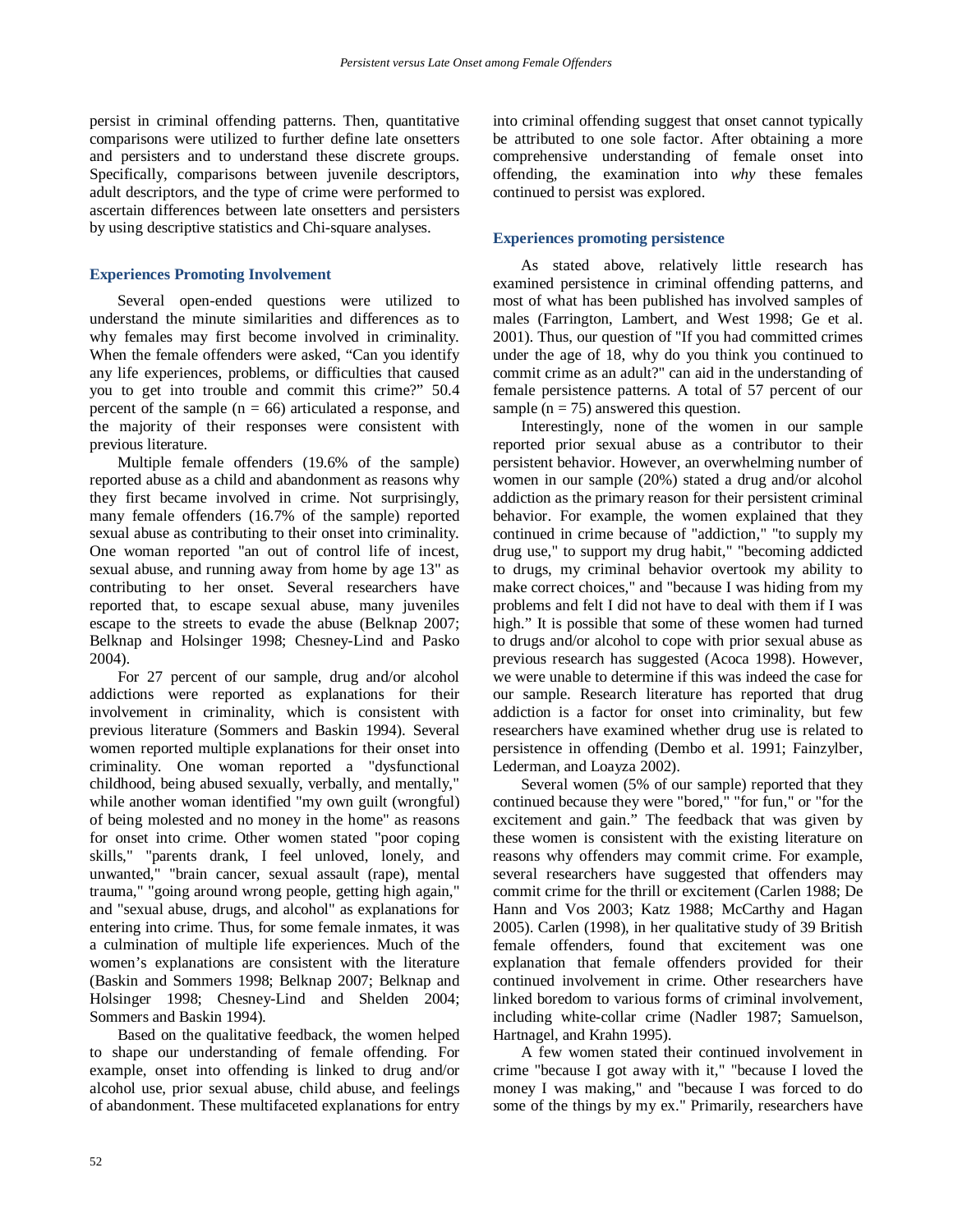found that female offenders will commit the crime alone approximately 20-30 percent of the time, and if they have a "crime partner," it is often another woman (Alarid et al. 1996; Bunch et al. 1983). Similar to these previous findings, we found only one female in our qualitative sample who reported that her involvement was due to an outside male influence.

### **Juvenile descriptors**

The qualitative feedback generated descriptors that may distinguish female late onsetters from their persister counterparts. The quantitative comparisons provide further insight into these discrete groups. In Table 1, results from descriptive analyses and Chi-square Tests of Independence for the juvenile descriptors between the discrete offender groups are presented. The percentage of participants with prior head injuries differed significantly between late onsetters and persistors  $[\chi^2(1, N = 124) = 4.84, p < .05]$ , as did several other variables: the percentage of inmates who had been gang members  $[\chi^2(1, N = 123) = 4.93, p < .05]$ ; the percentage of inmates who had friends arrested  $[\chi^2(1, N)]$ 

 $= 107$ )  $= 11.25, p < .05$ ; the percentage of inmates who had experienced prior sexual abuse  $[\chi^2(1, N = 121) = 6.85]$ ,  $p < .05$ ]; the percentage of inmates who had experienced prior physical abuse  $[\chi^2(1, N = 121) = 14.72, p < .05]$ ; and the percentage of inmates who had been diagnosed with depression as juveniles  $[\chi^2(1, N = 98) = 3.08, p < .10]$ . As can be seen in the table, late onsetters were less likely to have a head injury (14.5% vs. 30.9%), been a gang member (10.3% vs. 25.5%), and have friends arrested (19.3% vs. 50%) than their persister counterparts. In addition, late onsetters were less likely to have experienced sexual abuse (50.7% vs. 74.1%), physical abuse (42.6% vs. 77.4%), or have been diagnosed with depression (22.4% vs. 38.8%) than persisters. The percentage of inmates who consumed drugs as juveniles also differed significantly between late onsetters and persistors  $[\chi^2(1, N = 121) =$ 20.97,  $p < .05$ ], as did the percentage of inmates who drank alcohol  $[\chi^2(1, N = 123) = 15.80, p < .05]$ . Late onsetters were less likely to have consumed drugs (54.4% vs. 92.5%) or alcohol (64.7% vs. 94.5%) as a juvenile than persisters.

*Table 1. Comparisons of Juvenile Descriptors for Late Onsetters and Persisters: Percentages and Chi-Square Tests of Independence (N = 131)*

| Juvenile Descriptors     | <b>Late Onsetter</b> | Persister       | Chi Square | Phi  |
|--------------------------|----------------------|-----------------|------------|------|
| Population Heterogeneity |                      |                 |            |      |
| Not Premature Birth      | $89.9\%$ (n=62)      | $85.2\%$ (n=46) | 0.62       |      |
| Premature Birth          | $10.1\%$ (n=7)       | $14.8\%$ (n=8)  |            |      |
| No Head Injury           | $85.5\%$ (n=59)      | 69.1% $(n=38)$  | 4.84**     | .198 |
| Head Injury              | $14.5\%$ (n=10)      | 30.9% $(n=17)$  |            |      |
| <b>State Dependence</b>  |                      |                 |            |      |
| Mother Not Employed      | $33.3\%$ (n=23)      | $22.2\%$ (n=12) | 1.84       |      |
| Mother Employed          | 66.7% $(n=46)$       | $77.8\%$ (n=42) |            |      |
| Father Not Employed      | $13.2\%$ (n=9)       | $17.0\%$ (n=9)  | 0.33       |      |
| <b>Father Employed</b>   | $86.8\%$ (n=59)      | $83.0\%$ (n=44) |            |      |
| Not Loving Household     | $25.0\%$ (n=17)      | 38.2% (n=21)    | 0.25       |      |
| Loving Household         | $75.0\%$ (n=51)      | 61.8% $(n=34)$  |            |      |
| Not Gang Member          | $89.7\%$ (n=61)      | $74.5\%$ (n=41) | $4.94**$   | .200 |
| Gang Member              | $10.3\%$ (n=7)       | $25.5\%$ (n=14) |            |      |
| No Friend Arrested       | $80.7\%$ (n=46)      | $50.0\%$ (n=25) | 11.25**    | .324 |
| <b>Friend Arrested</b>   | $19.3\%$ (n=11)      | 50.0% $(n=25)$  |            |      |
| No Sexual Abuse          | 49.3% $(n=33)$       | $25.9\%$ (n=14) | $6.85**$   | .238 |
| <b>Sexual Abuse</b>      | 50.7% $(n=34)$       | $74.1\%$ (n=40) |            |      |
| No Physical Abuse        | $57.4\%$ (n=39)      | 22.6% $(n=12)$  | $14.72**$  | .349 |
| Physical Abuse           | 42.6% $(n=29)$       | 77.4% (n=41)    |            |      |
| No Alcohol Use           | $35.3\%$ (n=24)      | $5.5\%$ (n=3)   | 15.80**    | .358 |
| Alcohol Use              | 64.7% $(n=44)$       | 94.5% (n=52)    |            |      |
| No Drug Use              | 45.6% $(n=31)$       | $7.5\%$ (n=4)   | 20.97**    | .416 |
| Drug Use                 | 54.4% (n=37)         | $92.5\%$ (n=49) |            |      |
| ** $p < .05$             |                      |                 |            |      |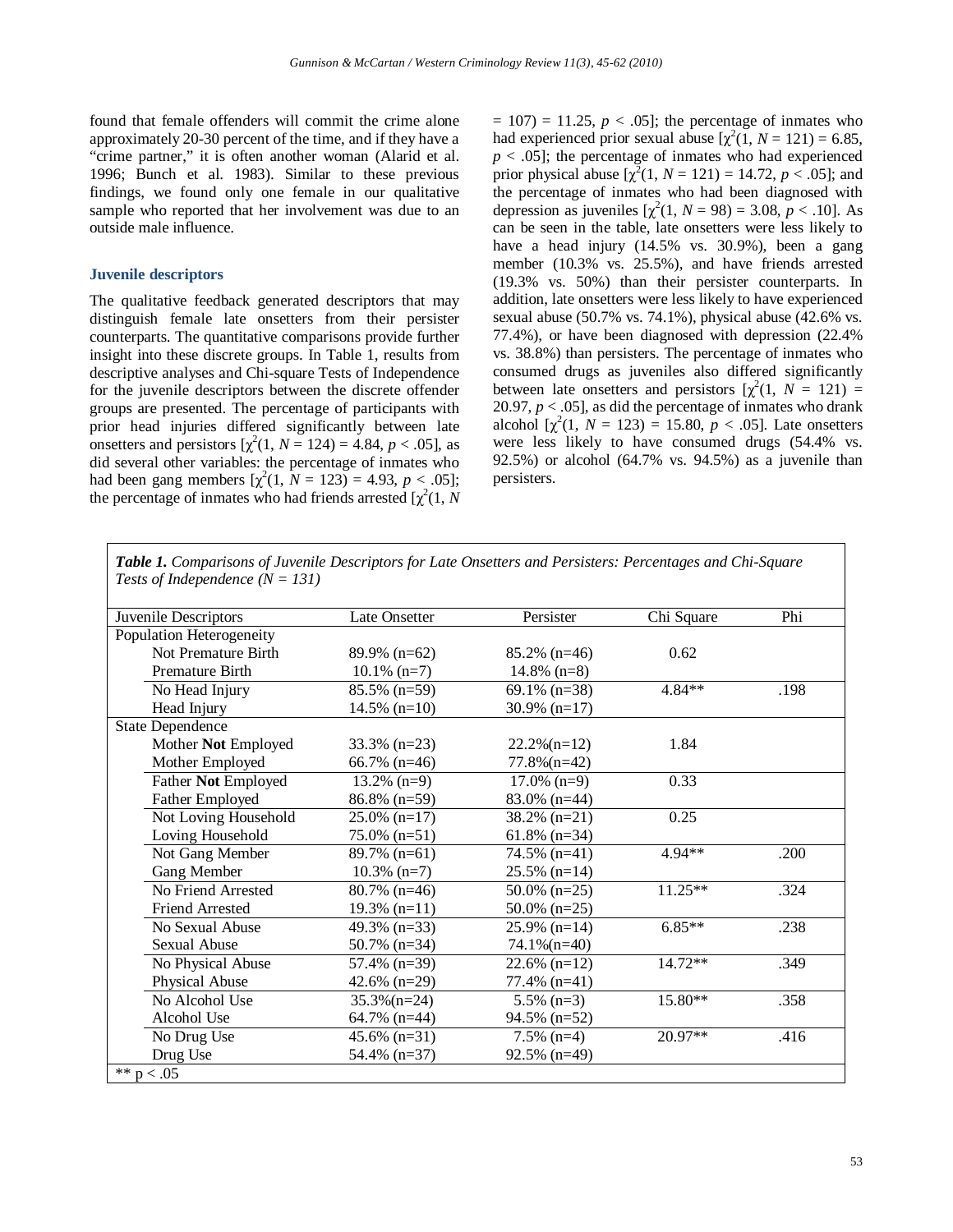### **Adult descriptors**

Comparisons, using percentages and Chi-square tests of independence for the adult descriptors between the discrete offender groups are presented in Table 2. The percentage of inmates who were prior gang members differed significantly between late onsetters and persistors  $[\chi^2(1, N = 122) = 6.69, p < .05]$ , as did the percentage of inmates who had friends arrested  $[\chi^2(1, N = 121) = 16.53]$ ,  $p < .05$ ], the percentage who had experienced sexual abuse  $[\chi^2(1, N = 120) = 8.15, p < .05]$ , the percentage who had

consumed drugs  $[\chi^2(1, N = 121) = 13.57, p < .05]$ , and the percentage who drank alcohol  $[\chi^2(1, N = 123) = 4.00, p <$ .05], as an adult. Similar to the juvenile descriptors, results revealed that late onsetters were less likely to have been a gang member (7.4% vs. 24.1%) and to have had friends arrested (63.6% vs. 94.5%) than their persister counterparts. In addition, late onsetters were less likely to have experienced sexual abuse (34.8% vs. 61.5%) or consumed drugs (64.2% vs. 92.6%) or alcohol (64.7% vs. 94.5%) as an adult than persisters.

*Table 2. Comparisons of Adult Descriptors for Late Onsetters and Persisters: Percentages and Chi-Square Tests of Independence (N = 131)*

| <b>Adult Descriptors</b> | Late Onsetter   | Persister       | Chi Square | Phi  |
|--------------------------|-----------------|-----------------|------------|------|
| Population Heterogeneity |                 |                 |            |      |
| High Self-Control        | $17.5\%$ (n=11) | $14.3\%$ (n=7)  | 0.21       |      |
| Low Self-Control         | $82.5\%$ (n=52) | $85.7\%$ (n=42) |            |      |
| <b>State Dependence</b>  |                 |                 |            |      |
| No Military Service      | $100\%$ (n=69)  | $98.2\%$ (n=54) | 1.27       |      |
| <b>Military Service</b>  | $0\%$ (n=0)     | $1.8\%$ (n=1)   |            |      |
| No Employment            | $25.4\%$ (n=16) | $39.2\%$ (n=20) | 2.49       |      |
| Employment               | 74.6% (n=47)    | 60.8% $(n=31)$  |            |      |
| No Religious Commitment  | $63.2\%$ (n=43) | $72.2\%$ (n=39) | 1.10       |      |
| Religious Commitment     | $36.8\%$ (n=25) | $27.8\%$ (n=15) |            |      |
| No Spousal Attachment    | $61.5\%$ (n=24) | 63.2% $(n=12)$  | 0.01       |      |
| Spousal Attachment       | $38.5\%$ (n=15) | $36.8\%$ (n=7)  |            |      |
| No Child Attachment      | $7.8\%$ (n=4)   | $8.9\%$ (n=4)   | 0.03       |      |
| Child Attachment         | $92.2\%$ (n=47) | $91.1\%$ (n=41) |            |      |
| Not Gang Member          | $92.6\%$ (n=63) | 75.9% (n=41)    | $6.70**$   | .234 |
| Gang Member              | $7.4\%$ (n=5)   | $24.1\%$ (n=13) |            |      |
| No Friend Arrested       | $36.4\%$ (n=24) | $5.5\%$ (n=3)   | 16.53**    | .370 |
| <b>Friend Arrested</b>   | 63.6% $(n=42)$  | $94.5\%$ (n=52) |            |      |
| No Sexual Abuse          | $64.7\%$ (n=44) | $38.5\%$ (n=20) | $8.15**$   | .261 |
| Sexual Abuse             | $35.3\%$ (n=24) | 61.5% $(n=32)$  |            |      |
| No Depression            | 39.4% $(n=26)$  | 30.9% $(n=17)$  | 0.94       |      |
| Depression               | $60.6\%$ (n=40) | 69.1% $(n=38)$  |            |      |
| No Alcohol Use           | $34.8\%$ (n=24) | $18.5\%$ (n=10) | $4.00**$   | .180 |
| Alcohol Use              | $65.2\%$ (n=45) | $81.5\%$ (n=44) |            |      |
| No Drug Use              | $35.8\%$ (n=24) | $7.4\%$ (n=4)   | $13.57**$  | .335 |
| Drug Use                 | 64.2% $(n=43)$  | $92.6\%$ (n=50) |            |      |
| ** $p < .05$             |                 |                 |            |      |

## **Type of crime**

In addition to developing an understanding of descriptors that may distinguish the discrete offender groups, we also explored whether there were any differences in the type of crime (i.e., violent, property, drug) committed by each group. According to Moffitt (1993), life course persisters commit more serious types of offenses than their adolescent limited counterparts. There was a slightly higher percentage of female late onsetters (30.3%) than female persisters (27.5%) in our sample, which is inconsistent with Moffitt's assertions, although it should be kept in mind that the discrete groups of the current analysis were not identical to Moffitt's typologies. Consistent with Moffitt's theory, we discovered that a higher percentage of late onsetters in our sample (34.8%) had committed a property offense than persisters (27.5%). Thus, Moffitt's explanation that adolescent limiteds commit less serious types of offenses than life course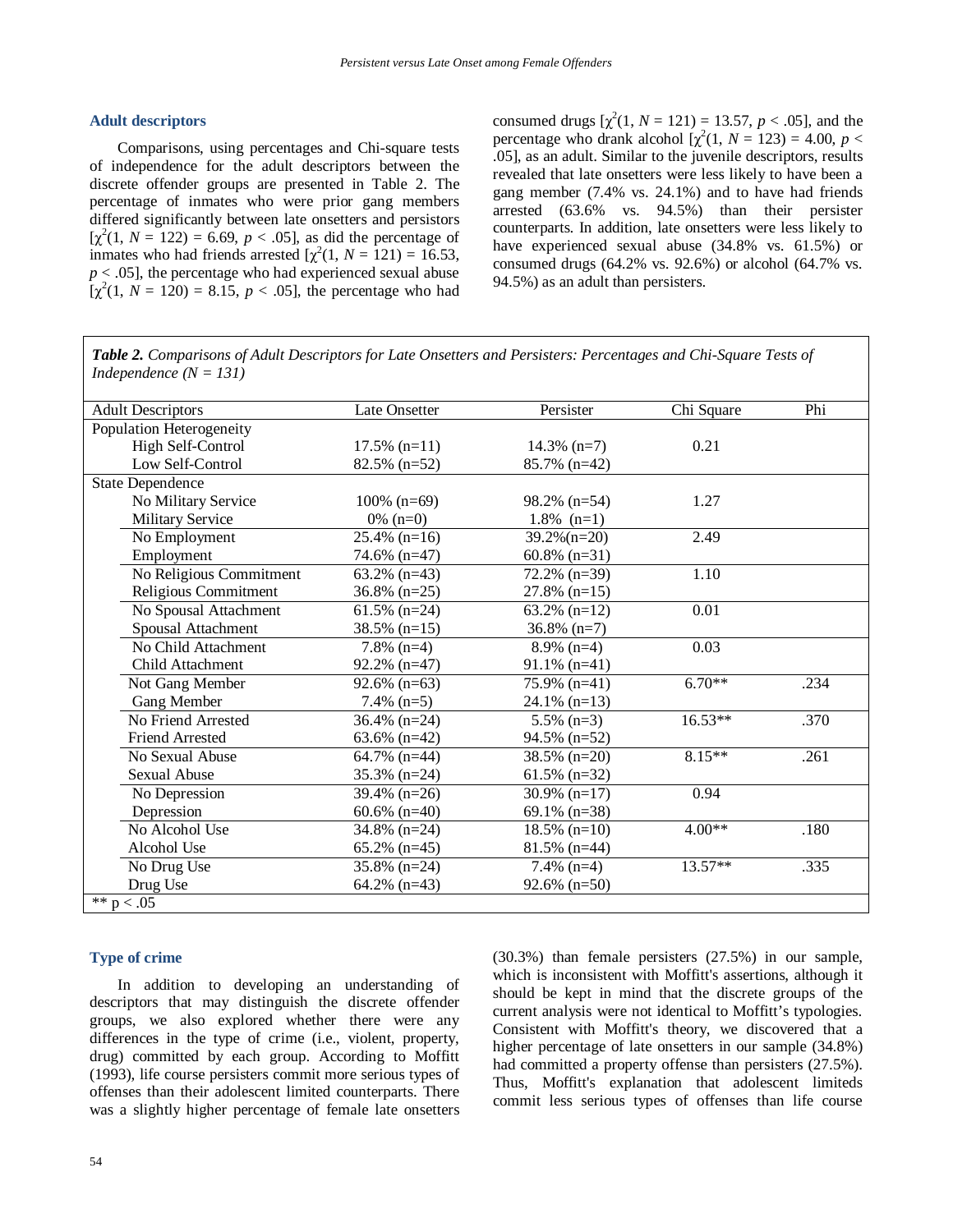persisters was supported in our *descriptive* analyses. However, a Chi-square test for independence failed to reveal any significant relationship between discrete offender groups and type of crime  $[\chi^2(1, N = 121) = 5.11]$ . Due to the availability of data, the sample could not be delineated into Moffitt's categorizations. Therefore, it is possible that adolescent limited and life course persistent offenders are confounded within the current categorizations of persistent and late onset offenders. Additionally, because of the small sample size for the groups, we were unable to conduct any predictive analyses. Thus, this relationship should be further explored by future researchers. Perhaps, there are distinct differences in the types of crimes that female late onsetters and female persisters commit.

# **DISCUSSION**

Within the last few years, criminological research has identified discrete offending trajectories for male offenders (Fergusson et al. 2000; Nagin, Farrington, and Moffitt 1995). More recently, discrete offending trajectories have been employed to further our understanding of female offending. The current research examines two potential interpretations of these offending trajectories for female offenders: state dependence and population heterogeneity. To this end, the current research examines whether female offenders can be identified as discrete groups of offenders and whether these discrete groups can be differentiated by underlying traits or life experiences.

The first stage of analysis involved examining the qualitative differences between onset and persistence in female offenders. Results from our open-ended questions revealed that, while females attributed prior sexual abuse as a factor for onset into offending, they did not attribute the experience to their continued involvement in crime. In fact, the females reported that drug and/or alcohol dependence was responsible for their persistence in criminal offending. However, results from our quantitative analyses revealed that prior sexual abuse is a critical factor for persisters. Perhaps females are not cognizant of the full effects of sexual abuse on their behavior or their selfperception. Additionally, it is also very likely that sexual abuse was underreported in both our qualitative and quantitative measures.

The results from the current quantitative analysis revealed that there do appear to be two discrete groups of offenders. Persistent offenders were differentiated from their late onset counterparts with a range of juvenile predictors including early life head injury, association with gangs, association with criminal others, both prior sexual and physical abuse, depression, and the use of both alcohol and drugs. Two findings within the juvenile descriptors may relate to Moffitt's work on persistence. In the analysis, late onset and persistent offenders were not differentiated by premature birth but were differentiated by head injury. Our finding that late onsetters were less likely to have a head injury is consistent with Moffitt's (1993) assertion that life course persisters, as opposed to adolescent limiteds, are more likely to have suffered from a neurological deficit or injury to the head. Additionally, our finding that sexual or physical abuse as a juvenile distinguished late onsetters from persisters was consistent with feminist research literature which has found that sexual or physical abuse as a child can have an enduring impact on behavior (Belknap 2007; Chesney-Lind 1989; Chesney-Lind and Shelden 2004; Gunnison and McCartan 2005). This finding was also consistent with research that has found child abuse as a juvenile to be related to persistence (see Dean, Brame, and Piquero 1996). Delinquent associations and alcohol consumption as a juvenile also distinguished late onsetters from persisters. The literature reveals that persisters are more likely to consume alcohol and have delinquent peer associations as a juvenile (see Smith, Visher, and Jarjoura 1991), and we found that persisters did indeed consume more alcohol and possess more delinquent peer associations than late onsetters. Not all of the descriptor variables, however, distinguished late onsetters from persisters. For instance, parental employment and residing in a loving household did not distinguish late onsetters from persisters.

For the adult predictors, only the differential association measures (i.e., association with gang members, association with criminal others), prior sexual abuse, and use of both alcohol and drugs significantly differentiated the two groups. Similar to our juvenile descriptor findings, we once again found that persisters were more likely to have experienced sexual abuse. Consistent with the feminist literature, sexual abuse at any age is one of the main pathways for females to enter criminality (Belknap 2007; Chesney-Lind and Pasko 2004). It is apparent that prior sexual abuse can contribute not only to onset into offending but to persistence as well. It may be that the trauma of the abuse experienced makes it more difficult for the female offender to break from offending patterns. While prior sexual abuse has been linked to the onset of drug abuse (see Kilpatrick et al. 2000), it has not be linked to contributing to female persistent substance abuse problems until recently. According to Denov (2004), prior sexual abuse can contribute to long-term substance abuse problems for females. Thus, our finding that late onsetters were significantly less likely to have experienced sexual abuse or consume drugs or alcohol than persisters provides support for Denov's (2004) assertion. Moreover, our finding is congruent with the drug literature where previous researchers have found that consumption of drugs can have an enduring impact on behavior (see Johnson et al. 1995). Finally, we found that delinquent peer associations were more problematic for persisters than late onsetters. While it is widely known that delinquent peer associations are a risk factor for entry into offending (see Farrington 2003), recently, Kosterman and colleagues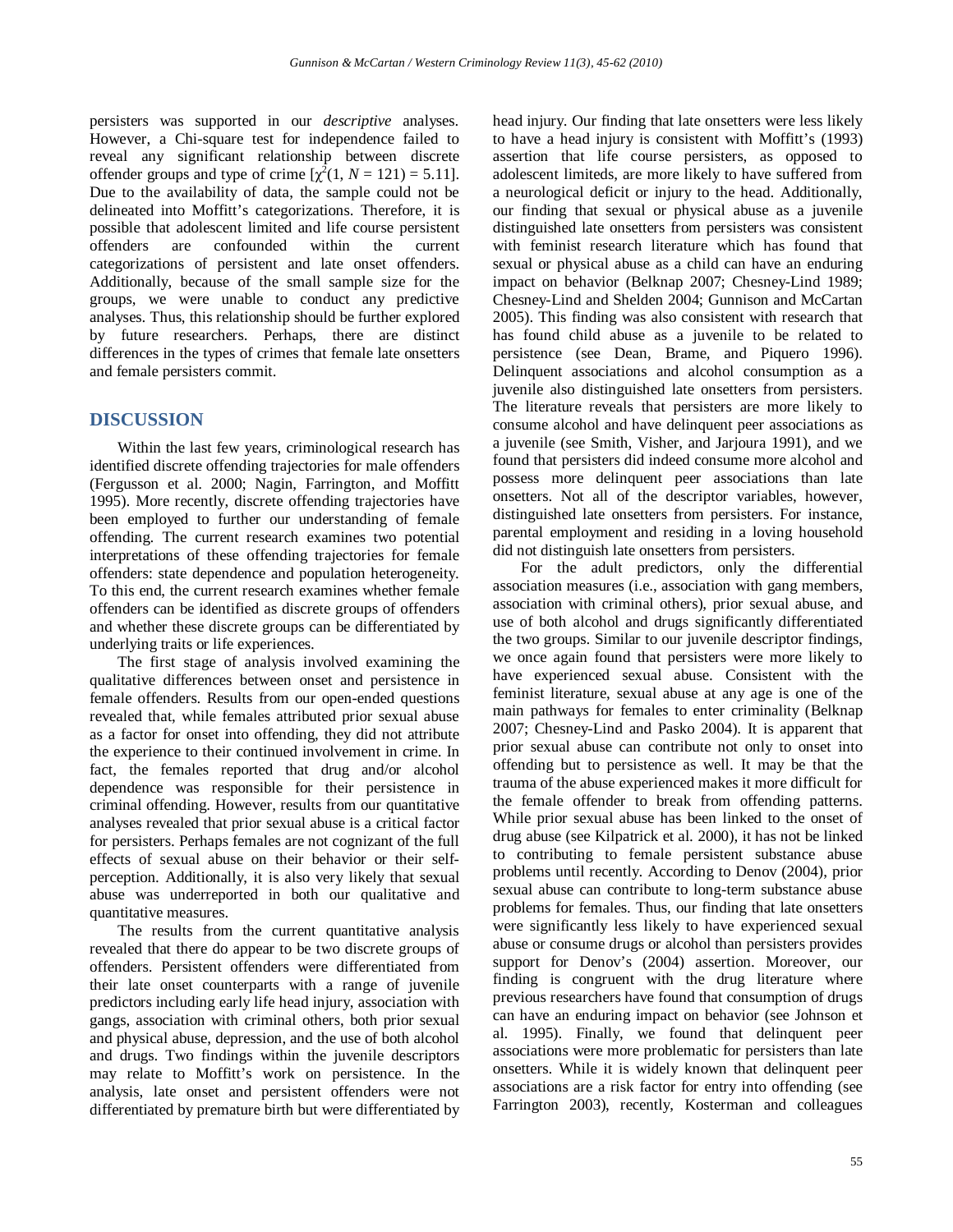(2001) discovered that adult persistence in violent behavior was influenced by early antisocial associations. Our findings reveal that adult antisocial associations may also be instrumental in contributing to persistence.

The research also found support for both the population heterogeneity and state dependence interpretations of offending trajectories. Of the juvenile predictors, late onset and persistent offenders were not differentiated by premature birth but were differentiated by head injury. This finding hints to a biological underpinning of persistent offending behavior. For the set of adult predictors, however, self-control failed to significantly differentiate between late onset and persistent offenders. Additionally, this finding is contrary to the population heterogeneity argument. The bulk of the findings, however, appear to support a state dependence interpretation of female offending, particularly for persistent female offenders. While head injury before age 12 did significantly differentiate between persistent and late onset offenders, the large majority of factors differentiating the two groups are factors that would alter or interrupt a female's social interactions and behavior. These findings are consistent with the different developmental tracks of females. Recall that research indicates that females develop and mature through relationships (Morris 1987). Therefore, it is possible that these significant factors, particularly sexual abuse, are radically altering a female's perception of herself and her relationship with others. Although additional research will be required to confirm, these findings suggest that female offending trajectories may differ from male offending trajectories with certain factors such as sexual abuse being more influential for females than males. While some researchers have found similarities between males and females in regards to their development of offending trajectories (see Odgers et al. 2008), our finding is more consistent with research reported by Fontaine and colleagues (2009), who state that females can indeed have unique developmental offending trajectories.

One of the key findings of the current research is the role of prior sexual abuse. While most theoretical variables did not distinguish between late onset and persistent offenders, sexual abuse did. Specifically, persistent offenders were significantly more likely to have experienced sexual abuse using both juvenile and adult descriptors. This finding adds to the already substantial evidence indicating prior sexual abuse is a critical factor in the etiology of female offending (see for example, Feerick and Snow 2005). The research further suggests that prior sexual abuse may be a key factor in explaining the persistence of female offending. What seems possible is that sexual abuse may create a state in which persistent offending becomes more likely. While the factors that relate to this state are currently unknown, the research offers some suggestions. Research indicates that females are often initiated into criminal activity through a male (Alarid et al. 1996). It seems possible that prior sexual abuse, which has been associated with lowered selfesteem, may set a female up to be manipulated by males in her life. As such, the sexual abuse creates a state in which her chances of future criminal behavior are greatly enhanced. Or from Moffitt's perspective, sexual abuse may snare an individual within an offending trajectory from early on. From Sampson and Laub's perspective, early sexual abuse may reduce an individual's social capital or, perhaps more accurately, their perception of social capital.

Of critical importance is also exposure to delinquent peers or gang members. For both juvenile and adult predictors, these two differential association measures distinguished between late onset and persistent offenders. These findings are in line with the findings of Fergusson et al. (2000). They further highlight that these critical factors in male offending are similarly critical in the etiology of female offending.

While this study represents one of the few that have explored the similarities and differences between female late onsetters and female persisters, it is not without its limitations. One limitation of this study was our small sample size. This limitation precluded us from conducting more sophisticated statistical analyses that could have aided in our explanation of female persisters. Additionally, our sample was comprised only of females. Thus, we were unable to directly compare whether there are similarities and differences between male and female late onsetters and persisters. Future research should examine both male and female late onsetters and persisters to determine whether similarities and/or differences exist between the discrete groups. Because the sample design is retrospective, it suffers from the same methodological problems as all retrospective samples. For instance, the prevalence and incidence of critical factors, such as abuse, could be inflated when compared with a representative sample (see Widom 1995). Also, the researchers did not have access to other sources of information (e.g., prison records), thus only one source of information was utilized for this study. Finally, as mentioned previously, there is disagreement in the field whether distinct offending trajectories exist for females and males (see Fergusson and Horwood 2002). Thus, some researchers may view our delineation of discrete groups to be a limitation.

Despite the limitations, findings from this research offer implications for researchers. This is one of the few studies to explore the etiological differences between female late onsetters and female persisters, and more research on both discrete groups is needed (see Aguilar et al. 2000; Odgers et al. 2008; Piquero, Moffitt, and Wright 2007; Piquero and White 2003; Silverthorn, Frick, and Reynolds 2001). While much of the existing research on persistence has been on samples of males, more research is needed to further understand both male and female late onset and persistent offending patterns. For females, the differential findings between individuals with a history of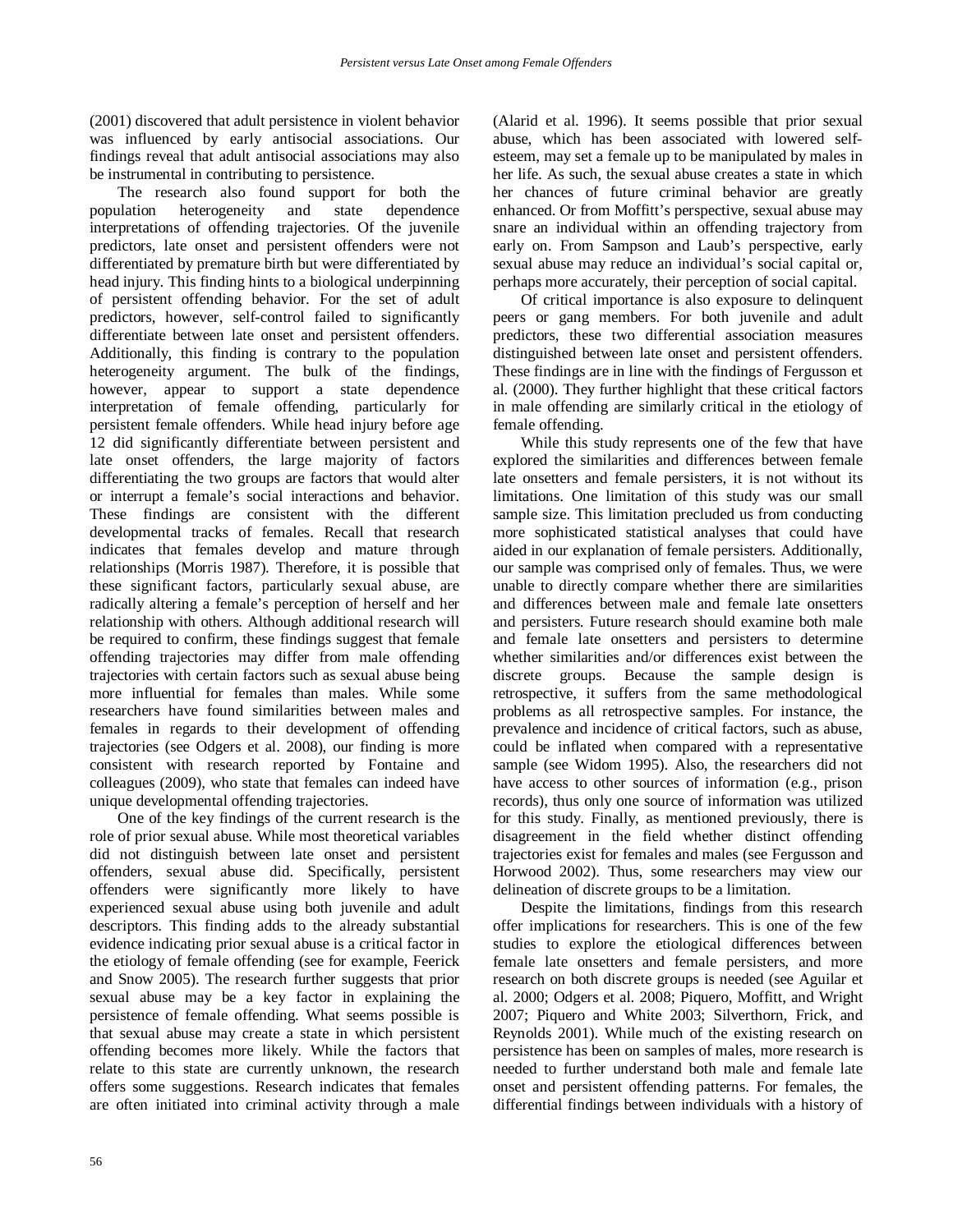sexual abuse and those without requires further analysis to see why those with a sexual abuse history were more likely to be persistent offenders. Clearly, there is a need for future researchers to examine the issues of co-morbidity in relation to sexual abuse given that females are at a greater risk for experiencing mental health problems (e.g., depression) as compared to males (National Institute of Mental Health 2010). Additionally, the etiology of how sexual abuse may contribute (i.e., internal or external) to offending needs further exploration. Future researchers examining late onset or persistence should also consider using qualitative research methods in addition to quantitative methods. For instance, conducting in-depth interviewers with offenders could provide a greater understanding of late onset and persistence upon which theoretical propositions might be made and subsequently tested with quantitative methods.

Finally, the results from this research investigation also have implications for policymakers. One implication from this research is that correctional programming should address prior sexual abuse, drug abuse, and the role of delinquent peers. For instance, programming which counsels female offenders about their past victimizations and helps to resolve such issues may be useful in reducing persistence. Moreover, the continued implementation of drug abuse programs in the correctional system would be beneficial, especially since many women in the sample indicated that drug abuse was a key factor as to *why* they continued to commit crimes.

# **Endnotes**

 $<sup>1</sup>$  There is a debate in the literature as to whether</sup> discrete groups exist (see Laub and Sampson 2003; Nagin and Tremblay 2005). More recently, for example, Laub and Sampson (2003) challenged the existence of Moffitt's life course persistent offending group.

 $2$  Some researchers have stated that identical offending trajectories exist for males and females (see Fergusson and Horwood 2002) or that distinct offending trajectories proposed by Silverthorn and Frick (1999) may be overstated (see White and Piquero 2004).

<sup>3</sup> It should be noted that some researchers have asserted that differences in power relationships in a household can result in different socialization of male and female children (see Hagan, Gillis, and Simpson 1985; 1990). Thus, several researchers have criticized the general theory of crime for its inattention to gendered powered differences and inequalities, particularly as it relates to parenting of children (Miller and Burack 1993). More recently, Blackwell and Piquero (2005) found that parental control predicted the development of low self-control except for females reared in less patriarchal households. Clearly, the results of their research indicate that males and females responded differently to parental control.

<sup>4</sup> This employment of both interpretations is not refusal by the authors to pick a side. It is informed by the nature of the literature currently available on continuity. It is largely recognized that there is not equipotentiality early in life for later life offending (Gottfredson and Hirschi 1990; Moffitt 1993). Instead, individuals have different levels of criminal disposition. Individuals with a higher potentiality have an increased risk of engaging in offending behavior across the life course. At the same time, life events can alter pathways of offenders both with criminal pre-dispositions and those without (Sampson and Laub 1993). As the current analysis is exploratory, it is critical, therefore, to examine both possibilities in the continuity of offending.

# **References**

- Acoca, Leslie 1998. "Outside/Inside: The Violation of American Girls at Home, on the Streets, and in the Juvenile Justice System." *Crime and Delinquency* 44:561-589.
- Aguilar, Benjamin, L. Alan Sroufe, Byron Egeland, and Elizabeth Carlson. 2000. "Distinguishing the Early-Onset/Persistent and Adolescence-Onset Antisocial From Birth to 16 Years. *Development and Psychopathology* 12:109-132.
- Agnew, Robert. 1985. "Social Control Theory and Delinquency: A Longitudinal Test." *Criminology*  $23:47-61$ .
- Akers, Ronald L. 1997. "Social Learning, Socialization, and Selection in Peer Association and Delinquent Behavior." Unpublished manuscript. Paper presented to the Academy of Criminal Justice Sciences, Louisville, KY, March.
- Alarid, Leanne F., James W. Marquart, Velmer S. Burton, Francis. T. Cullen, and Steven J. Cuvelier. 1996. "Women's Roles in Serious Offenses." *Justice Quarterly* 13:431-454.
- Bailey, Jennifer A. and Laura A. McCloskey. 2005. "Pathways to Adolescent Substance Use among Sexually Abused Girls." *Journal of Abnormal Child Psychology* 33:39-53.
- Baskin, Deborah R. and Ira Sommers. 1998. *Casualties of Community Disorder: Women's Careers in Violent Crime*. Westview Press.
- Belknap, Joanne. 2007. *The Invisible Woman*. Cincinnati, OH: Wadsworth.
- Belknap, Joanne and Kristi Holsinger. 1998. "An Overview of Delinquent Girls." Pp. ???-??? *Female Offenders: Critical Perspectives and Effective*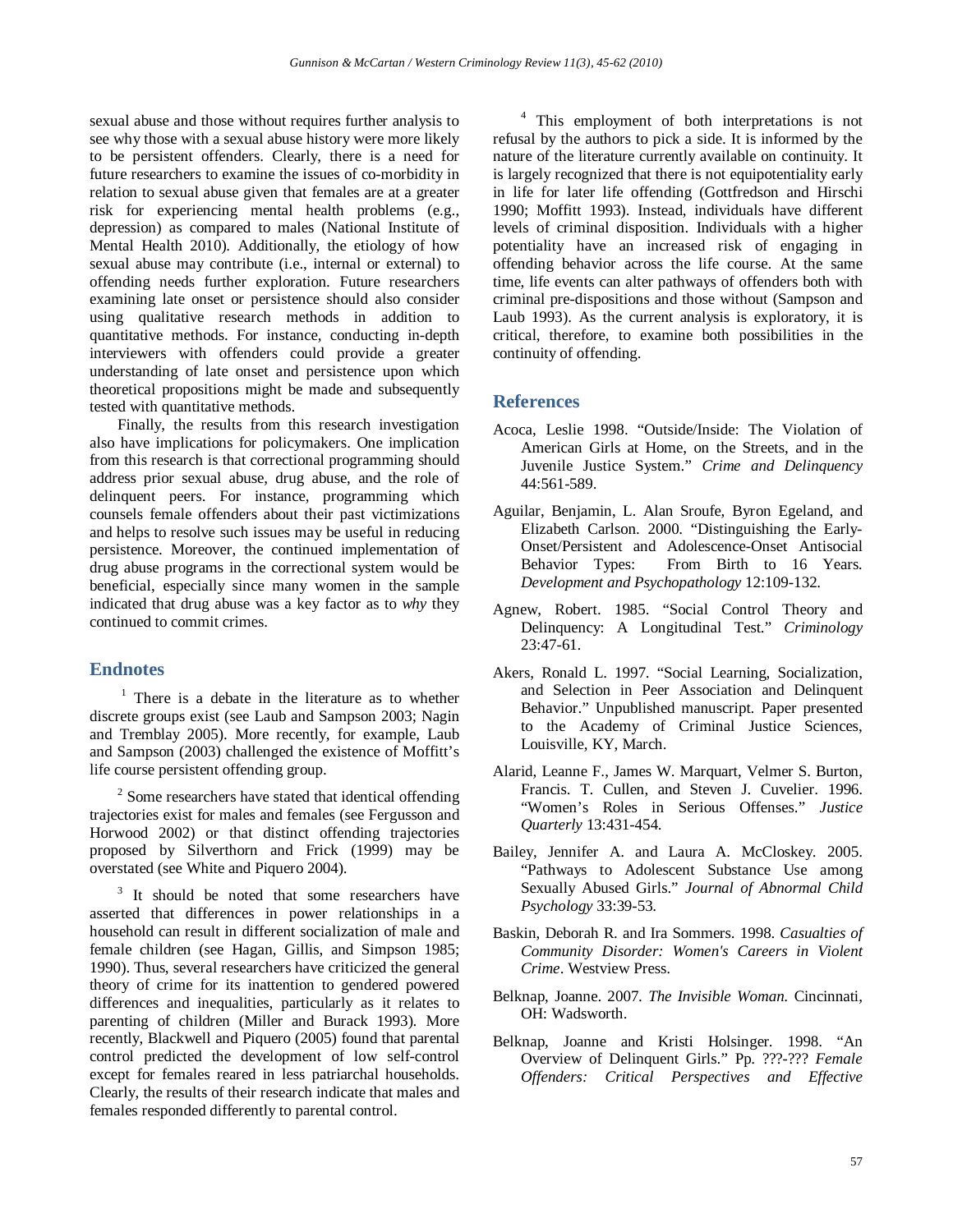*Interventions*, edited by Ruth T. Zaplin. Gaithersburg, MD: Aspen Publishers.

- Belknap, Joanne and Kristi Holsinger. 2006. "The Gendered Nature of Risk Factors for Delinquency." *Feminist Criminology* 1:48-71.
- Blackwell, Brenda. S. and Alex R. Piquero. 2005. "On the Relationships between Gender, Power Control, Self-Control, and Crime." *Journal of Criminal Justice*  33:1-17.
- Blumstein, Alfred, Jacqueline Cohen, and David P. Farrington. 1988. **"**Longitudinal and Criminal Career Research: Further Clarifications." *Criminology* 26:57- 54.
- Block, Jeanne H. 1984. *Sex Role Identity and Ego Development*. San Francisco, CA: Jossey-Bass.
- Booth, Jeb, Amy Farrell, and Sean P. Varano. 2008. "Social Control, Serious Delinquency, and Risky Behavior: A Gendered Analysis." *Crime and Delinquency* 54:423-456.
- Bottcher, Jean. 2001. "Social Practices of Gender: How Gender Relates to Delinquency in the Everyday Lives of High-Risk Youths." *Criminology* 39:893-942.
- Bunch, Barbara. J., Linda A. Foley, and Susana P. Urbina. 1983. "The Psychology of Violent Female Offenders: A Sex-Role Perspective." *The Prison Journal* 63:66- 79.
- Carlen, Pat. 1988. *Women, Crime, and Poverty.* UK: Open University Press.
- Chesney-Lind, Meda. 1989. "Girls' Crimes, and a Woman's Place: Toward a Feminist Model of Female Delinquency." *Crime and Delinquency* 35:5-30.
- Chesney-Lind, Meda and Lisa Pasko. 2004. *The Female Offender: Girls, Women, and Crime.* Thousand Oaks, CA: Sage.
- Chesney-Lind, Meda and Noelie Rodriguez. 1983. "Women under Lock and Key." *Prison Journal* 63:47- 65.
- Chesney-Lind, Meda and Ronald Shelden. 2004. *Girls, Delinquency, and Justice*. Pacific Grove, CA: Brooks/Cole.
- Chung, Ick-Joong, Karl G. Hill, James Hawkins, Lewayne D. Gilchrist, and Daniel S. Nagin. 2002. "Childhood Predictors of Offense Trajectories." *Journal of Research in Crime and Delinquency* 39:60-93.
- Comack, Elizabeth 2005. "Coping, Resisting, and Surviving: Connecting Women's Law Violations to Their Histories of Abuse*.* Pp. 33-43 in *In Her Own Words: Women Offenders' Views on Crime and*

*Victimization*, edited by Leanne Alarid and Paul Cromwell. Los Angeles, CA: Roxbury.

- Craft, Michael and Ann Craft, 1984. *Mentally Abnormal Offenders*. London, UK: Bailliere Tindall.
- Dean, Charles W., Robert Brame, and Alex R. Piquero. 1996. "Criminal Propensities, Discrete Groups of Offenders, and Persistence in Crime." *Criminology* 34:547-574.
- De Haan, Willem and Jaco Vos. 2003. "A Crying Shame: The Overrationalized Conception of Man in the Rational Choice Perspective." *Theoretical Criminology* 7:29-54.
- Dembo, Richard, Linda Williams, James Schmeidler, Eric D. Wish, Alan Getreu, and Estrellita Berry. 1991. "Juvenile Crime and Drug Abuse: A Prospective Study of High Risk Youth." *Journal of Addictive Diseases* 11:5-31.
- Denov, Myriam S. 2004. "The Long-Term Effects of Child Sexual Abuse by Female Perpetrators: A Qualitative Study of Male and Female Victims." *Journal of Interpersonal Violence* 19:1137-1156.
- Eggleston, Elaine P. and John H. Laub. 2002. "The Onset of Adult Offending: A Neglected Dimension of the Criminal Career." *Journal of Criminal Justice* 30:603- 622.
- Fainzylber, Pablo, Daniel Lederman, and Norman Loayza 2002. "What Causes Violent Crime?" *European Economic Review* 46:1323-1357.
- Farrington, David. P. 1998. "Predictors, Causes, and Correlates of Male Youth Violence." Pp. 421-475 in *Youth Violence*, edited by Michael Tonry and Mark H. Moore. Chicago, IL: University of Chicago Press.
- Farrington, David P. 2003. *What Has Been Learned from Self-reports about Criminal Careers and the Causes of Offending?* London, UK: UK Home Office.
- Farrington, David P, Sandra Lambert, and Donald J. West. 1998. "Criminal Careers of Two Generations of Family Members in the Cambridge Study in Delinquent Development." *Studies on Crime and Prevention* 7:85-106.
- Farrington, David P., Rolf Loeber, Delbert S. Elliott, James D. Hawkins, Denise B. Kandel, Malcolm W. Klein, Joan McCord, David C. Rowe, and Richard E. Tremblay. 1990. "Advancing Knowledge about the Onset of Delinquency and Crime." Pp. ???-??? in *Advances in Clinical Child Psychology, vol. 13*, edited by Benjamin B. Lahey and Alan E. Kazdin. New York: Plenum.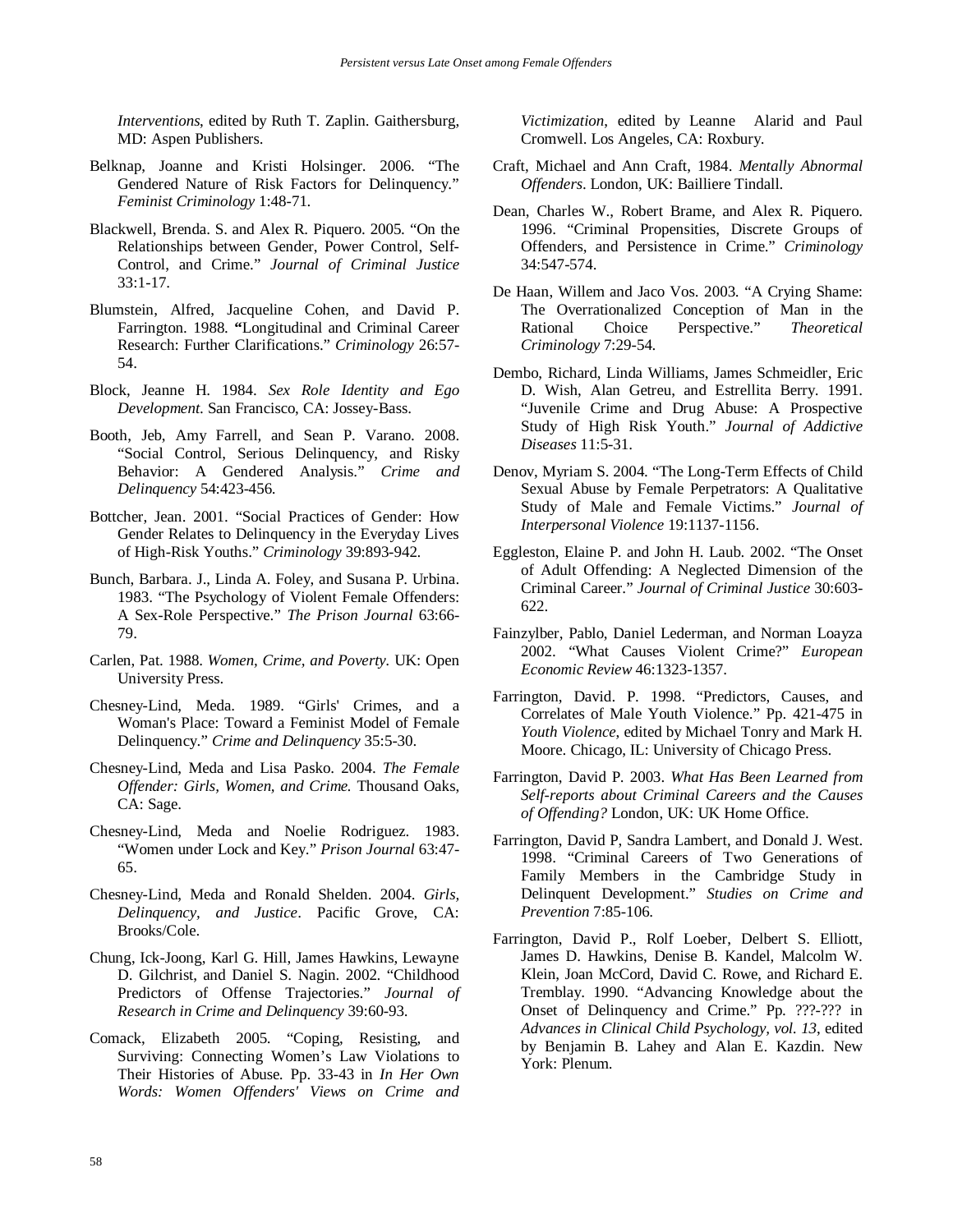- Federal Bureau of Investigation. 2009. *Crime in the United States 2008.* Washington, DC: U.S. Department of Justice.
- Feerick, Margaret and Kyle L. Snow. 2005. "The Relationships between Childhood Sexual Abuse, Social Anxiety, and Symptoms of Posttraumatic Stress Disorder in Women." *Journal of Family Violence* 20:409-419.
- Fergusson, David M. and John L. Horwood. 2002. "Male and Female Offending Trajectories." *Development and Psychopathology* 14:159-177.
- Fergusson, David. M., John L. Horwood, and Daniel S. Nagin. 2000. "Offending Trajectories in a New Zealand Cohort." *Criminology* 38:525-551.
- Fontaine, Natalie, Rene Carbonneau, Frank Vitaro, Edward D. Barker, and Richard E. Tremblay. 2009. "A Critical Review of Studies on the Developmental Trajectories of Antisocial Behavior in Females." *Journal of Child Psychology and Psychiatry* 50:363- 385.
- Ge, Ziaojia., M. Brent Donnellan, and Ernst Wenk. 2001. "The Development of Persistent Criminal Offending in Males." *Criminal Justice and Behavior* 28:731-755.
- Gilfus, Mary E. 1992. "From Victims to Survivors to Offenders: Women's Routes of Entry and Immersion into Street Crime." *Women and Criminal Justice* 4:63- 89.
- Gilligan, Carol. 1982. *In a Different Voice: Psychological Theory and Women's Development*. Cambridge, MA: Harvard University Press.
- Giordano, Peggy C., Stephen A. Cernkovich, and Jennifer L. Rudolph, 2000. "Gender, Crime, and Desistance: Toward a Theory of Cognitive Transformation." *The American Journal of Sociology* 107:990-1065.
- Glueck, Sheldon and Eleanor Glueck. 1950. *Unraveling Delinquency*. New York: The Commonwealth Fund.
- Goodkind, Sara, Irene Ng, and Rosemary C. Sarri. 2006. "The Impact of Sexual Abuse in the Lives of Young Women Involved or at Risk of Involvement with the Juvenile Justice System." *Violence Against Women,*  12:456-477.
- Gottfredson, Michael R. and Travis Hirschi. 1990. *A General Theory of Crime*. Stanford, CA: Stanford University Press.
- Grasmick, Harold G., Charles R. Tittle, Robert J. Bursik, and Bruce J. Arneklev. 1993. "Testing the Core Empirical Implications of Gottfredson and Hirschi's General Theory of Crime." *Journal of Research in Crime and Delinquency* 30:5-29.
- Gunnison, Elaine and Lisa M. McCartan. 2005. "Female Persisters in Criminal Offending: A Theoretical Examination of Predictors." *Women and Criminal Justice* 16:43-65.
- Haapanen, Rudy, Lee Britton, and Tim Croisdale. 2007. "Persistent Criminality and Career Length." *Crime and Delinquency* 53:133-155.
- Hagan, John, A. Ronald Gillis, and John Simpson. 1985. "The Class Structure of Gender and Delinquency: Toward a Power-Control Theory." *American Journal of Sociology* 90:1151-1176.
- Hagan, John, A. Ronald Gillis, and John Simpson. 1990. "Clarifying and Extending Power-Control Theory." *American Journal of Sociology* 95:1024-1037.
- Hagan, John, Bill McCarthy, and Holly Foster. 2002. "A Gendered Theory of Delinquency and Despair in the Life Course." *ACTA Sociologica* 45:44-46.
- Harlow, Caroline W. 1999. *Prior Abuse Reported by Inmates and Probationers*. Washington, DC: US Dept. of Justice, Office of Justice Programs.
- Heckman, James J. 1981. "Heterogeneity and State Dependence." Pp. 91-139 in *Studies in Labor Markets*, edited by Sherwin Rosen. Chicago, IL: University of Chicago Press.
- Heimer, Karen. 1996. "Gender, Interaction and Delinquency: Testing a Theory of Differential Social Control." *Social Psychology Quarterly* 59:39-61.
- Henry, Bill, Terrie E. Moffitt, Avashalom Caspi, John Langley, and Phil A. Silva. 1994. "On the Remembrance of Things Past: A Longitudinal Evaluation of the Retrospective Method." *Psychological Assessment* 6:92-101.
- Hirschi, Travis. 1969. *Causes of Delinquency*. Berkeley, CA: University of California Press.
- Horney, Julie, D. Wayne Osgood, and Ineke H. Marshall. 1995. "Criminal Careers in the Short-Term: Intra-Individual Variability in Crime and its Relation to Local Life Circumstances." *American Sociological Review* 60:655-673.
- Jang, Sung J. and Byron R. Johnson. 2005. "Gender, Religiosity, and Reactions to Strain among African-Americans." *Sociological Quarterly* 46:323-357.
- Johnson, Bruce D., Andrew Golub, and Jeffrey A. Fagan. 1995. "Careers in Crack, Drug Use, Distribution and Non-Drug Criminality." *Crime and Delinquency* 34:251-279.
- Kandel, Denise, Ora Simcha-Fagan, and Mark Davies. 1986. "Risk Factors for Delinquency and Illicit Drug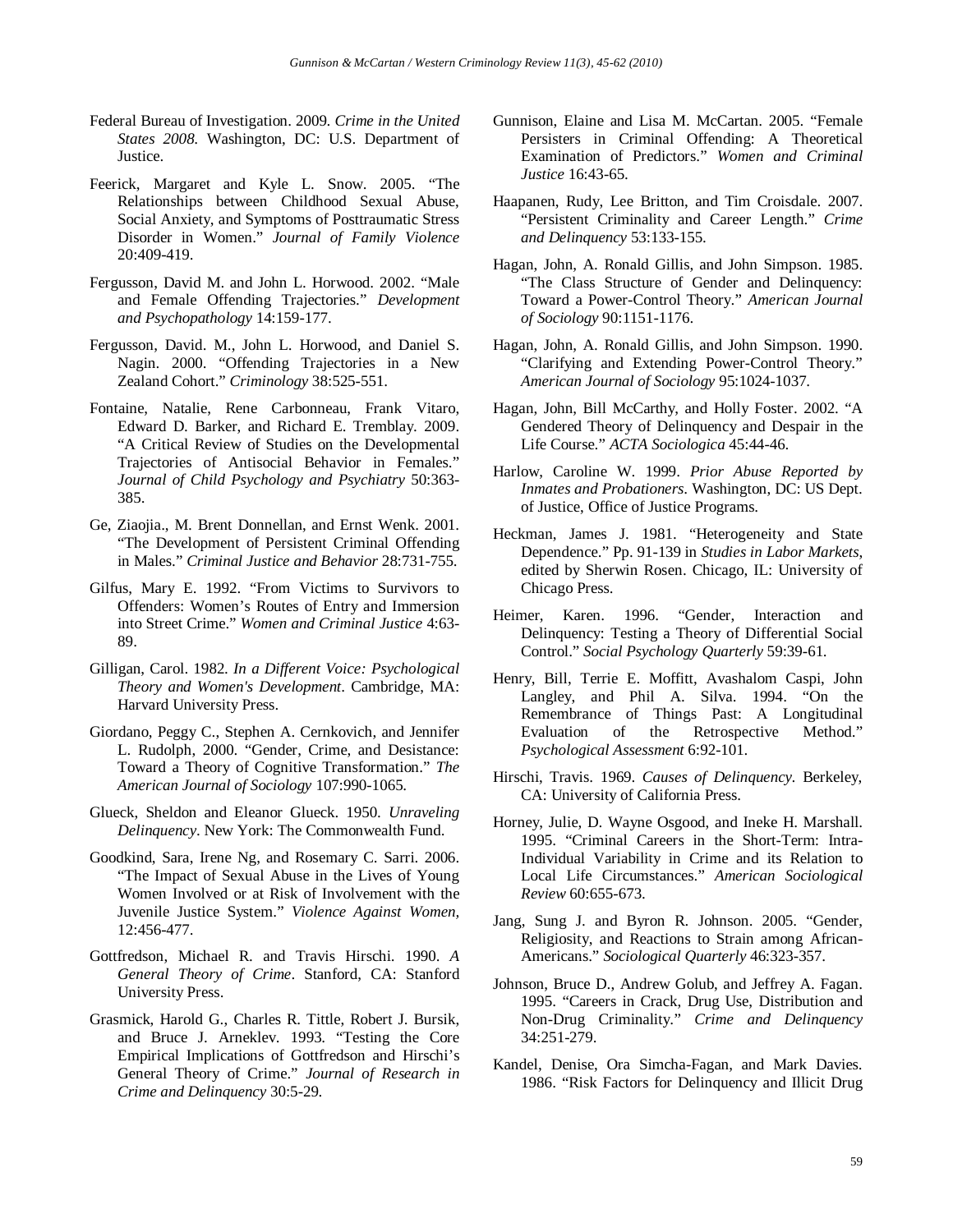Use from Adolescence to Young Adulthood." *Journal of Drug Issues* 16:67-90.

- Katz, Jack. 1988. *Seductions of Crime: Moral and Sensual Attractions in Doing Evil.* Basic Books.
- Kilpatrick, Dean G., Ronald Acierno, Heidi S. Resnick, Connie L. Best, and Paula P. Schnurr. 2000. "Risk Factors for Adolescent Substance Abuse and Dependence: Data from a National Sample." *Journal of Consulting and Clinical Psychology* 68:19-30.
- King, Ryan D., Michael Massoglia, and Ross MacMillan. 2007. "The Context of Marriage and Crime: Gender, the Propensity to Marry, and Offending in Early Adulthood." *Criminology* 45:33-65.
- Kosterman, Rick, John W. Graham, J. David Hawkins, Richard F. Catalano, and Todd I. Herrenkohl. 2001. "Childhood Risk Factors for Persistence of Violence in the Transition to Adulthood: A Social Development Perspective." *Violence and Victims* 16:355-370.
- Kratzer, Lynn and Sheilagh Hodgins. 1999. "A Typology of Offenders: A Test of Moffitt's Theory among Males and Females from Childhood to Age 30." *Criminal Behaviour and Mental Health* 9:57-93.
- Landsheer, Johannes A. and Cor van Dijkum. 2005. "Male and Female Delinquency Trajectories from Pre through Middle Adolescence and Their Contribution in Late Adolescence." *Adolescence* 40:729-749.
- Laub, John H. and Robert J. Sampson. 2003. *Shared Beginnings, Divergent Lives: Delinquent Boys to Age 70.* Cambridge, MA: Harvard University Press.
- Luster, Tom, and Stephen A. Small. 1997. "Sexual Abuse History and Problems in Adolescence: Exploring Effects of Moderating Variables." *Journal of Marriage and the Family* 59:131-142.
- Magnusson, David. 1988. *Individual Development from an Interactional Perspective: A Longitudinal Study*. Hillsdale, NJ: Lawrence Erlbaum Associates.
- Massey, James L. and Marvin D. Krohn. 1986. "A Longitudinal Examination of an Integrated Social Process Model of Deviant Behavior**."** *Social Forces* 65:106-134.
- McCartan, L. M. and Elaine Gunnison. 2010. "Individual and Relationship Factors That Differentiate Female Offenders with and without a Sexual Abuse History." *Journal of Interpersonal Violence* 25:1-21.
- McCarthy, Bill and John Hagan. 2005. "Danger and the Decision to Offend." *Social Forces* 83:1065-1096.
- McCarthy, Bill, Diane Felmlee, and John Hagan. 2004. "Girl Friends are Better: Gender, Friends, and Crime

among School and Street Youth." *Criminology* 42:805-836.

- McCarthy, Bill, John Hagan, and Todd S. Woodward. 1999. "In the Company of Women: Structure and Agency in a Revised Power-Control Theory of Gender and Delinquency." *Criminology* 37:761-789.
- McGuigan, William M. and Wendy Middlemiss. 2005. "Sexual Abuse in Childhood and Interpersonal Violence in Adulthood: A Cumulative Impact on Depressive Symptoms in Women." *Journal of Interpersonal Violence* 20:1271-1287.
- Miller, Susan L. and Cynthia Burack. 1993. "A Critique of Gottfredson and Hirschi's General Theory of Crime: Selective (In)attention to Gender and Power Positions." *Women and Criminal Justice* 4:115-134.
- Miller, Brenda A., and William R. Downs. 1993. "The Impact of Family Violence on the Use of Alcohol by Women." *Alcohol Health and Research World* 17: 137-142.
- Moffitt, Terrie. 1993. "Adolescence-Limited and Life-Course-Persistent Antisocial Behavior: A Developmental Taxonomy." *Psychological Review* 100:674-701.
- Moffitt, Terrie, Avshalom Caspi, Michael Rutter, and Phil A. Silva. 2001. *Sex Differences in Antisocial Behaviour: Conduct Disorder, Delinquency, and Violence in the Dunedin Longitudinal Study.*  Cambridge, UK: Cambridge University Press.
- Morris, Allison. 1987. *Women, Crime and Criminal Justice*. Oxford, UK: Basil Blackwell.
- Motz, Anna. 2000. *The Psychology of Female Violence: Crimes against the Body.* New York: Routledge.
- Mullen, Paul E., Valerie A. Walton, Sarah E. Romans-Clarskon, and G. Peter Herbison. 1988. "The Impact of Sexual and Physical Abuse on Women's Mental Health." *The Lancet* 331:841-845.
- Nadler, Susan. 1987. *Good Girls Gone Bad: American Women in Crime.* New York: Freundlich.
- Naffine, Ngaire. 1996. *Feminism and Criminology*. Philadelphia, PA: Temple University Press.
- Nagin, Daniel S. and Raymond Paternoster. 2000. "Population Heterogeneity and State Dependence: State of the Evidence and Directions for Future Research." *Journal of Quantitative Criminology* 16:117-144.
- Nagin, Daniel S. and Richard E. Tremblay. 2005. "Developmental Trajectory Groups: Fact or a Useful Statistical Fiction?" *Criminology* 43:873-918.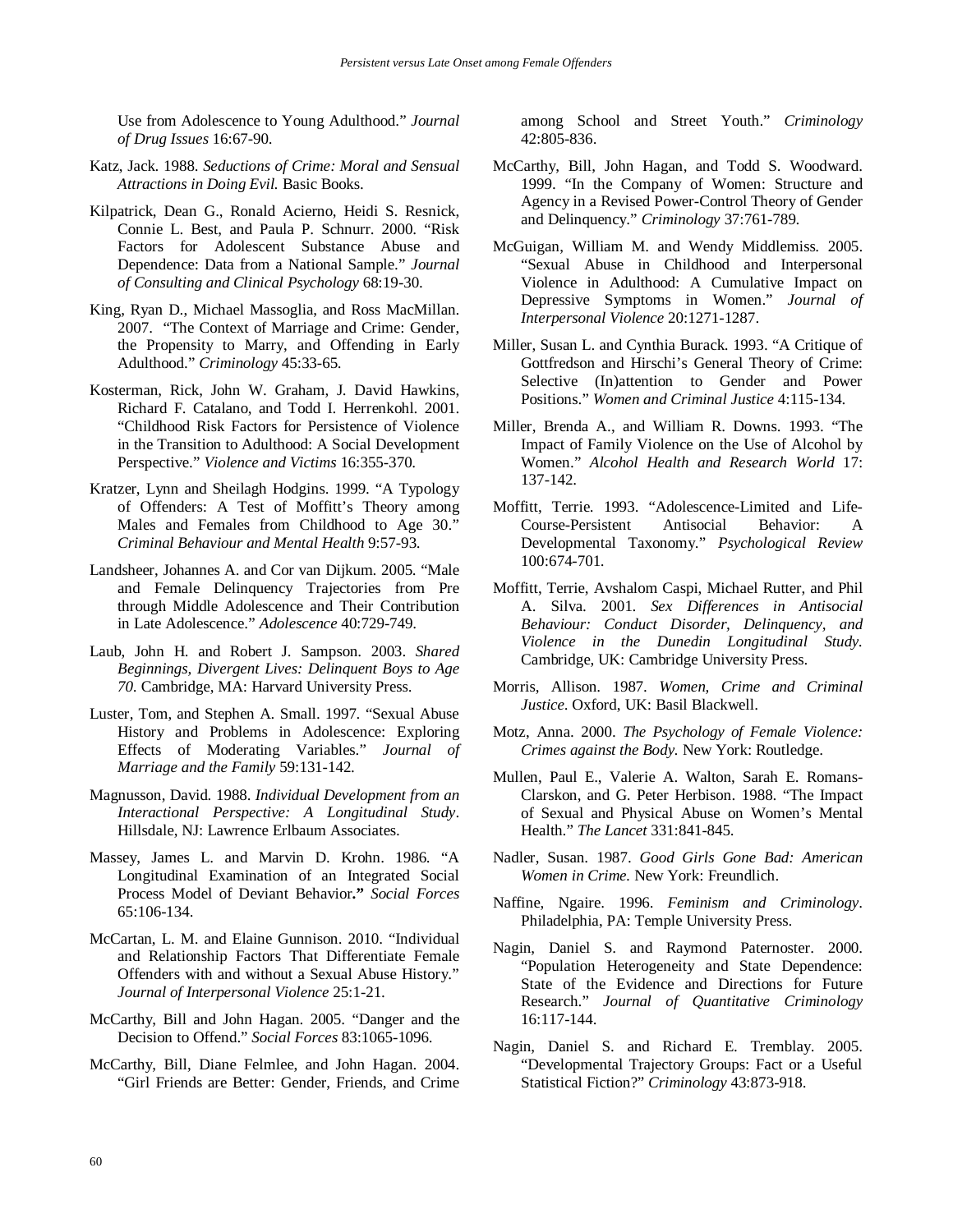- Nagin, Daniel S., David P. Farrington, and Terrie E. Moffitt. 1995. "Life-Course Trajectories of Different Types of Offenders." *Criminology* 33:111-139.
- National Institute of Mental Health. 2010. *Depression*. Washington, DC: U.S. Department of Health and Human Services.
- Odem, Mary E. 1995. *Delinquent Daughters: Protecting and Policing Adolescent Female Sexuality in the United States, 1885-1920.* Chapel Hill, NC: The University of North Carolina Press.
- Odgers, Candance L., Terrie E. Moffitt, Jonathan M. Broadbent, Nigel Dickson, Robert J. Hancox, Honalee Harrington, Richie Poulton, Malcolm R. Sears, W. Murray Thomson, and Avshalom Caspi. 2008. "Female and Male Antisocial Trajectories: From Childhood Origins to Adult Outcomes." *Development and Psychopathology* 20:673–716.
- Patterson, Gerald R. and Karen Yoerger. 1993. "Developmental Models for Delinquent Behavior." Pp. ???-??? in *Mental Disorders and Crime*, edited by Sheilagh Hodgins. Newbury Park, CA: Sage.
- Peters, Sheila R. 2001. "Relationships' Role in Female Juvenile Delinquency." *Corrections Today* 63:76-79.
- Piquero, Alex R., Terrie E. Moffitt, and Bradley E. Wright. 2007. "Self-Control and Criminal Career Dimensions." *Journal of Contemporary Criminal Justice* 23:72-89.
- Piquero, Alex R., and Norman A. White. 2003. "On the Relationship between Cognitive Abilities and Life-Course Persistent Offending Among a Sample of African-Americans: A Longitudinal Test of Moffitt's Hypothesis." *Journal of Criminal Justice* 31:399-409.
- Pollock, Joycelyn M. 2002. *Women, Prison, and Crime*. City, State?: Wadsworth.
- Raine, Adrian. 1993. *The Psychopathology of Crime: Criminal Behavior as a Clinical Disorder*. San Diego, CA: Academic Press.
- Reinemann, Dawn H., Kevin D. Stark, and Susan M. Swearer. 2003. "Family Factors that Differentiate Sexually Abused and Nonabused Adolescent Psychiatric Inpatients." *Journal of Interpersonal Violence* 18:471-489.
- Rivera, Beverly and Cathy S. Widom. 1989. "Childhood Victimization and Violent Offending." *Violence and Victims* 5:19-35.
- Robins, Lee N. 1978. "Sturdy Childhood Predictors of Adult Antisocial Behavior: Replications from Longitudinal Studies." *Psychological Medicine* 8:611- 622.
- Romano, Elisa and Rayleen V. De Luca. 2000. "Male Sexual Abuse: A Review of Effects, Abuse Characteristics, and Links with Later Psychological Functioning." *Aggression and Violent Behavior* 6:55- 78.
- Rutter, Michael, Henri Giller, and Ann Hagell. 1998. *Antisocial Behavior by Young People.* Cambridge, UK: Cambridge University Press.
- Sampson, Robert J. and John H. Laub.1993. *Crime in the Making: Pathways and Turning Points Through life*. Cambridge, MA: Harvard University Press.
- Sampson, Robert J. and John H. Laub. 1996. "Socioeconomic Achievement in the Life Course of Disadvantaged Men: Military Service as a Turning Point, Circa 1940-1965." *American Sociological Review* 61:347-367.
- Samuleson, Leslie, Timothy F. Hartnagel, and Harvey Krahn. 1995. "Crime and Social Control among High School Dropouts." *Journal of Crime and Justice*  18:129-165.
- Saunders, Benjamin E., Dean G. Kilpatrick, Rochelle F. Hanson, Heidi S. Resnick, and Michael E. Walker 1999. "Prevalence, Case Characteristics, and Long-Term Psychological Correlates of Child Rape among Women: A National Survey." *Child Maltreatment*  4:187-200.
- Shannon, Lyle. 1998. *Alcohol and Drugs, Delinquency and Crime: Looking Back to the Future*. New York: St. Martin's.
- Siegel, Jane A. and Linda M. Williams. 2003. "Risk Factors for Sexual Victimization of Women: Results from a Prospective Study." *Violence Against Women* 9:902-930.
- Silbert, Mimi H. and Ayala M. Pines. 1981. "Sexual Abuse as an Antecedent to Prostitution." *Child Abuse and Neglect* 5:407-411.
- Silverthorn, Persephanie and Paul J. Frick. 1999. "Developmental Pathways to Antisocial Behavior: The Delayed-Onset Pathway in Girls." *Development and Psychopathology* 11*:*101-126.
- Silverthorn, Persephanie, Paul J. Frick, and Richard Reynolds. 2001. "Timing of Onset and Correlates of Severe Conduct Problems in Adjudicated Girls and Boys." *Journal of Psychopathology and Behavioral Assessment* 23:171-181.
- Skardhamar, Torbjorn. 2010. "Distinguishing Facts and Artifacts in Group-Based Modeling." *Criminology* 48:295-320.
- Smith, Douglas, Cynthia A. Visher, and Roger G. Jarjoura. 1991. "Dimensions of Delinquency: Exploring the